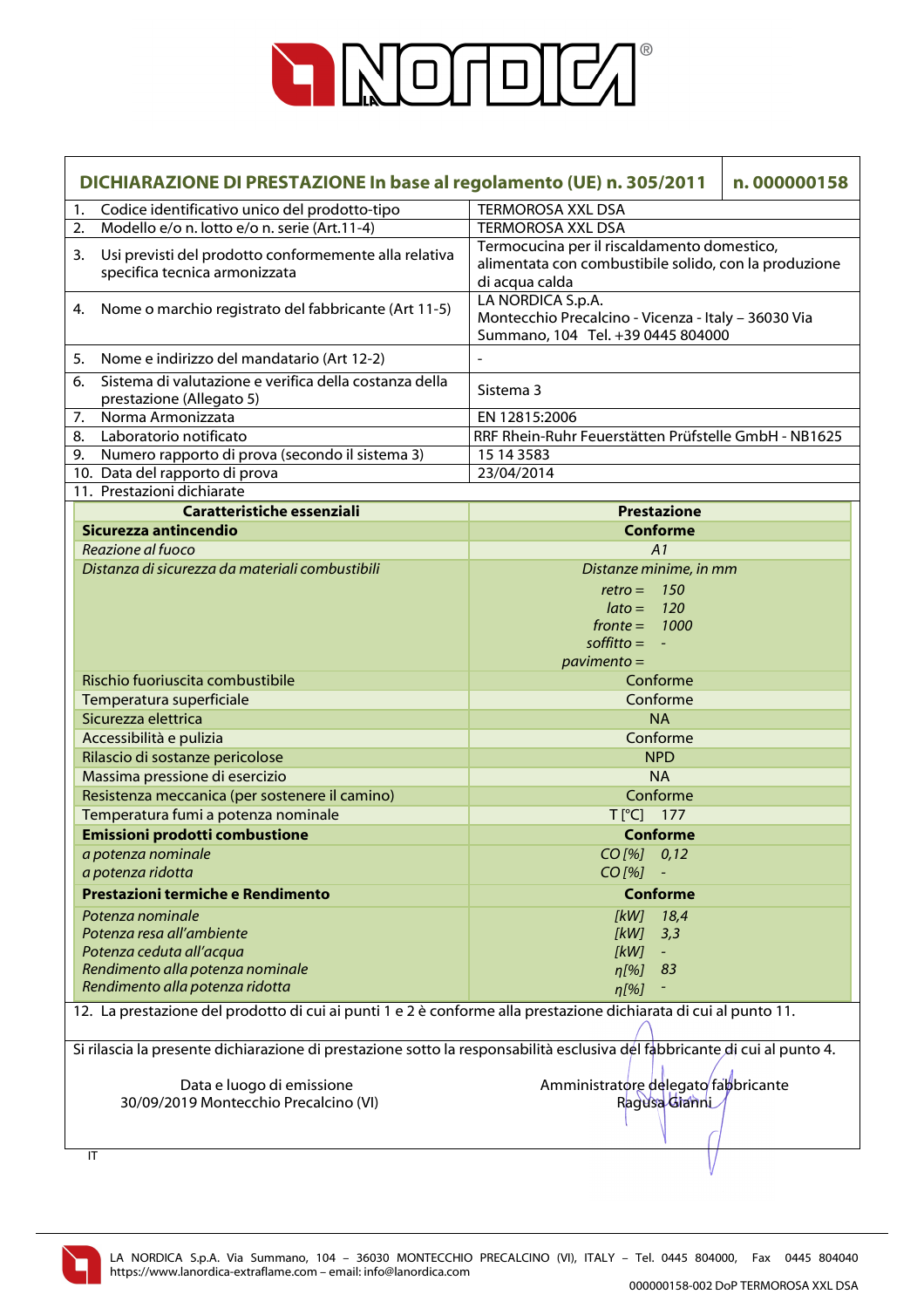

| <b>DECLARATION OF PERFORMANCE According to Regulation (EU) n.305/2011</b><br>n.000000158                                       |                                                                                                               |  |
|--------------------------------------------------------------------------------------------------------------------------------|---------------------------------------------------------------------------------------------------------------|--|
| Unique identification code of the product type<br>1.                                                                           | <b>TERMOROSA XXL DSA</b>                                                                                      |  |
| Model and/or batch and/or serial number (Art.11-4)<br>2.                                                                       | <b>TERMOROSA XXL DSA</b>                                                                                      |  |
| Intended uses of the product in accordance with<br>3 <sub>1</sub><br>harmonised technical specification                        | Thermo cooker for domestic heating, fuelled with solid<br>fuel, with hot water production                     |  |
| Name or registered trade mark of the manufacturer<br>4.<br>$(Art 11-5)$                                                        | LA NORDICA S.p.A.<br>Montecchio Precalcino - Vicenza - Italy - 36030 Via<br>Summano, 104 Tel. +39 0445 804000 |  |
| Name and address of the authorised representative<br>5.<br>(Art 12-2)                                                          | $\overline{\phantom{a}}$                                                                                      |  |
| System of assessment and verification of constancy<br>6.<br>of performance (Annex 5)                                           | System 3                                                                                                      |  |
| Harmonized technical specification<br>7.                                                                                       | EN 12815:2006                                                                                                 |  |
| Notified laboratory<br>8.                                                                                                      | RRF Rhein-Ruhr Feuerstätten Prüfstelle GmbH - NB1625                                                          |  |
| Test report number (type testing under System 3)<br>9.                                                                         | 15 14 35 83                                                                                                   |  |
| 10. Date of test report                                                                                                        | 23/04/2014                                                                                                    |  |
| 11. Declared performance                                                                                                       |                                                                                                               |  |
| <b>Essential characteristics</b>                                                                                               | Performance                                                                                                   |  |
| <b>Fire safety</b>                                                                                                             | <b>Pass</b>                                                                                                   |  |
| <b>Reaction to fire</b>                                                                                                        | A1                                                                                                            |  |
| Safety distance from combustible materials                                                                                     | Minimun distances, in mm                                                                                      |  |
|                                                                                                                                | $rear = 150$                                                                                                  |  |
|                                                                                                                                | $side = 120$                                                                                                  |  |
|                                                                                                                                | $front =$<br>1000                                                                                             |  |
|                                                                                                                                | $\text{ceiling} = -$<br>$floor =$                                                                             |  |
| Risk of burning fuel falling out                                                                                               | Pass                                                                                                          |  |
| Surface temperature                                                                                                            | Pass                                                                                                          |  |
| <b>Electrical safety</b>                                                                                                       | <b>NA</b>                                                                                                     |  |
| Cleanability                                                                                                                   | Pass                                                                                                          |  |
| Discharge of dangerous substances                                                                                              | <b>NPD</b>                                                                                                    |  |
| Maximum operating pressure                                                                                                     | <b>NA</b>                                                                                                     |  |
| Mechanical resistance (to carry a chimney/flue)                                                                                | Pass                                                                                                          |  |
| Flue gas temperature at nominal heat output                                                                                    | $T[^{\circ}C]$<br>177                                                                                         |  |
| <b>Emission of combustion products</b>                                                                                         | <b>Pass</b>                                                                                                   |  |
| at nominal heat output                                                                                                         | $CO$ [%]<br>0,12                                                                                              |  |
| at reduced heat output                                                                                                         | $CO$ [%]                                                                                                      |  |
| <b>Thermal output and Energy efficiency</b>                                                                                    | Pass                                                                                                          |  |
| Nominal heat output                                                                                                            | [kW]<br>18,4                                                                                                  |  |
| Room heating output                                                                                                            | [kW]<br>3,3                                                                                                   |  |
| <b>Water heating output</b>                                                                                                    | [kW]<br>$\blacksquare$                                                                                        |  |
| Energy efficiency at nominal heat output                                                                                       | 83<br>$\eta$ [%]                                                                                              |  |
| Energy efficiency at reduced heat output                                                                                       | $\eta$ [%]                                                                                                    |  |
| 12. The performance of the product identified in points 1 and 2 is in conformity with the declared performance in<br>point 11. |                                                                                                               |  |
| This declaration of performance is issued under the sole responsibility of the manufacturer identified in point 4.             |                                                                                                               |  |
| Place and date of issue                                                                                                        | Manufacturer managing director                                                                                |  |
| 30/09/2019 Montecchio Precalcino (VI)                                                                                          | Ragusa Gianni                                                                                                 |  |
|                                                                                                                                |                                                                                                               |  |
| UK                                                                                                                             |                                                                                                               |  |

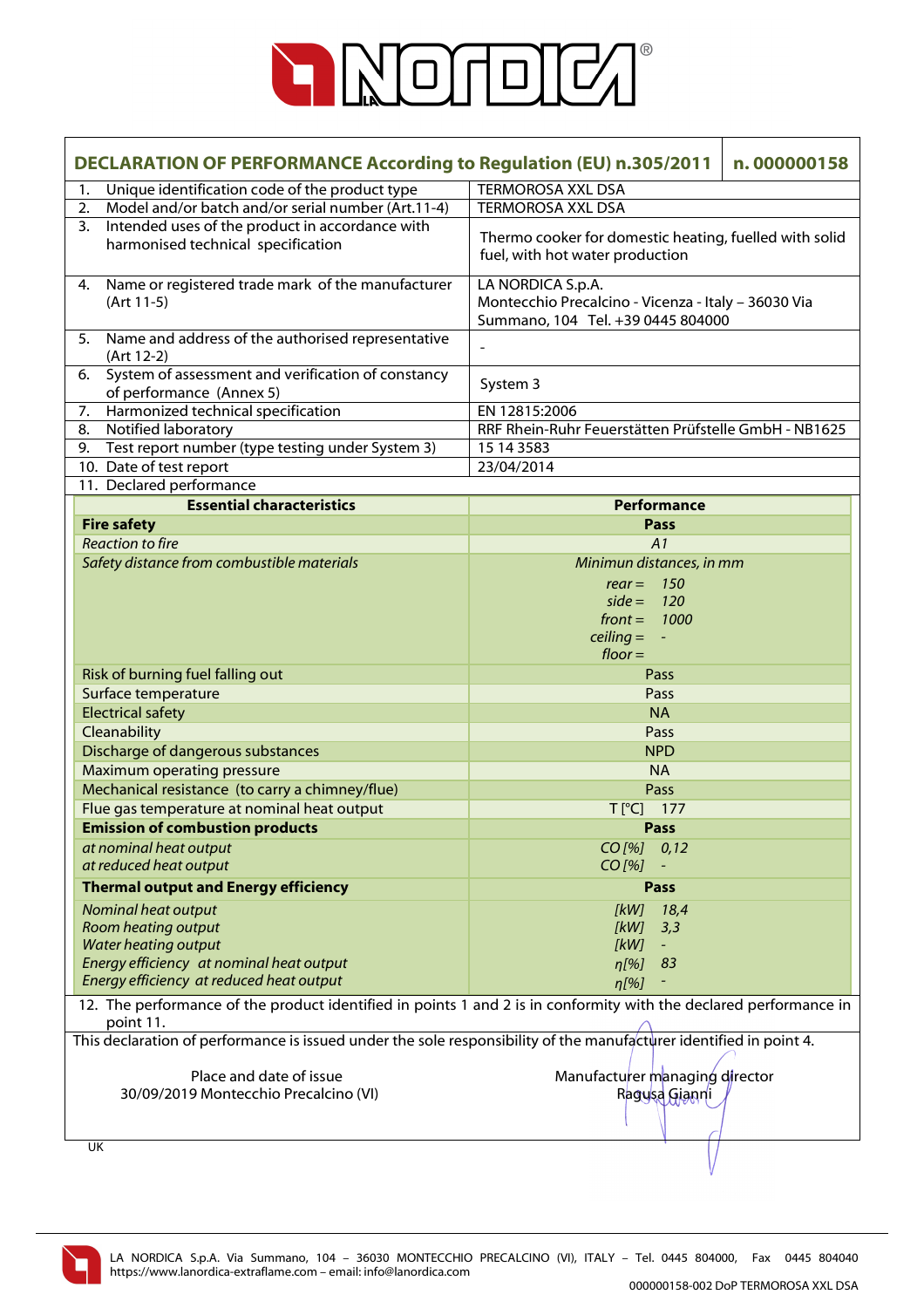

|           | DÉCLARATION DE PERFORMANCE Selon le règlement (UE) n° 305/2011                                               |                                                      | n.000000158 |
|-----------|--------------------------------------------------------------------------------------------------------------|------------------------------------------------------|-------------|
| 1.        | Code d'identification unique du produit-type                                                                 | <b>TERMOROSA XXL DSA</b>                             |             |
| 2.        | Modèle et/ou n° de lot et/ou n° de série (Art. 11-4)                                                         | <b>TERMOROSA XXL DSA</b>                             |             |
| 3.        | Utilisation prévue du produit conformément aux                                                               | Thermo-cuisinière de chauffage domestique alimenté   |             |
|           | spécifications techniques harmonisées                                                                        | au combustible solide, avec production d'eau chaude  |             |
|           | correspondantes                                                                                              |                                                      |             |
| 4.        | Nom ou marque enregistrée du fabricant (Art. 11-5)                                                           | LA NORDICA S.p.A.                                    |             |
|           |                                                                                                              | Montecchio Precalcino - Vicenza - Italy - 36030 Via  |             |
|           | Nom et adresse du mandataire (Art. 12-2)                                                                     | Summano, 104 Tel. +39 0445 804000                    |             |
| 5.<br>6.  | Système d'évaluation et contrôle de la constance de                                                          |                                                      |             |
|           | performance (Annexe 5)                                                                                       | System 3                                             |             |
| 7.        | Spécifications techniques harmonisées                                                                        | EN 12815:2006                                        |             |
| 8.        | Laboratoire notifié                                                                                          | RRF Rhein-Ruhr Feuerstätten Prüfstelle GmbH - NB1625 |             |
| 9.        | Numéro du rapport d'essai (selon le System 3)                                                                | 15 14 3583                                           |             |
|           | 10. Date du rapport d'essai                                                                                  | 23/04/2014                                           |             |
|           | 11. Performance déclarée                                                                                     |                                                      |             |
|           | <b>Caractéristiques essentielles</b>                                                                         | Performance                                          |             |
|           | Sécurité anti-incendie                                                                                       | <b>Conforme</b>                                      |             |
|           | Réaction au feu                                                                                              | A1                                                   |             |
|           | Distance de sécurité aux matériaux combustibles                                                              | Distance minimum, en mm                              |             |
|           |                                                                                                              | $arrière = 150$                                      |             |
|           |                                                                                                              | $c \hat{o} t \hat{e} = 120$                          |             |
|           |                                                                                                              | $avant = 1000$                                       |             |
|           |                                                                                                              | $sol = -$                                            |             |
|           |                                                                                                              | fond $=$                                             |             |
|           | Risque de fuite de combustible                                                                               | Conforme                                             |             |
|           | Température de surface                                                                                       | Conforme                                             |             |
|           | Sécurité électrique                                                                                          | <b>NA</b>                                            |             |
|           | Facilité d'accès et nettoyage                                                                                | Conforme                                             |             |
|           | Emission de substances dangereuses                                                                           | <b>NPD</b>                                           |             |
|           | Pression maximale de service                                                                                 | <b>NA</b>                                            |             |
|           | Résistance mécanique (pour soutenir la cheminée)                                                             | Conforme                                             |             |
|           | Température des fumées puissance nominale                                                                    | T[°C] 177                                            |             |
|           | Émission des produits de combustion                                                                          | <b>Conforme</b>                                      |             |
|           | Puissance nominale<br>Puissance réduite                                                                      | $CO$ [%] $0,12$                                      |             |
|           |                                                                                                              | CO [%]                                               |             |
|           | <b>Performance thermique et Rendement</b>                                                                    | <b>Conforme</b>                                      |             |
|           | Puissance nominale                                                                                           | [kW]<br>18,4                                         |             |
|           | Puissance rendue à la chambre                                                                                | [kW]<br>3,3                                          |             |
|           | Puissance rendue à l'eau<br>Rendement à la puissance nominale                                                | [kW]                                                 |             |
|           | Rendement à la puissance réduite                                                                             | n[%]<br>83                                           |             |
|           |                                                                                                              | n[%]                                                 |             |
|           | 12. La performance du produit citée aux points 1 et 2 est conforme à la performance déclarée au point 11.    |                                                      |             |
|           | Cette déclaration de performance est délivrée sous la responsabilité exclusive du fabricant cité au point 4. |                                                      |             |
|           |                                                                                                              |                                                      |             |
|           | Date et lieu d'émission                                                                                      | Administrateur délégué du fabricant                  |             |
|           | 30/09/2019 Montecchio Precalcino (VI)                                                                        | Ragusa Gianni,                                       |             |
|           |                                                                                                              |                                                      |             |
|           |                                                                                                              | William                                              |             |
| <b>FR</b> |                                                                                                              |                                                      |             |
|           |                                                                                                              |                                                      |             |
|           |                                                                                                              |                                                      |             |

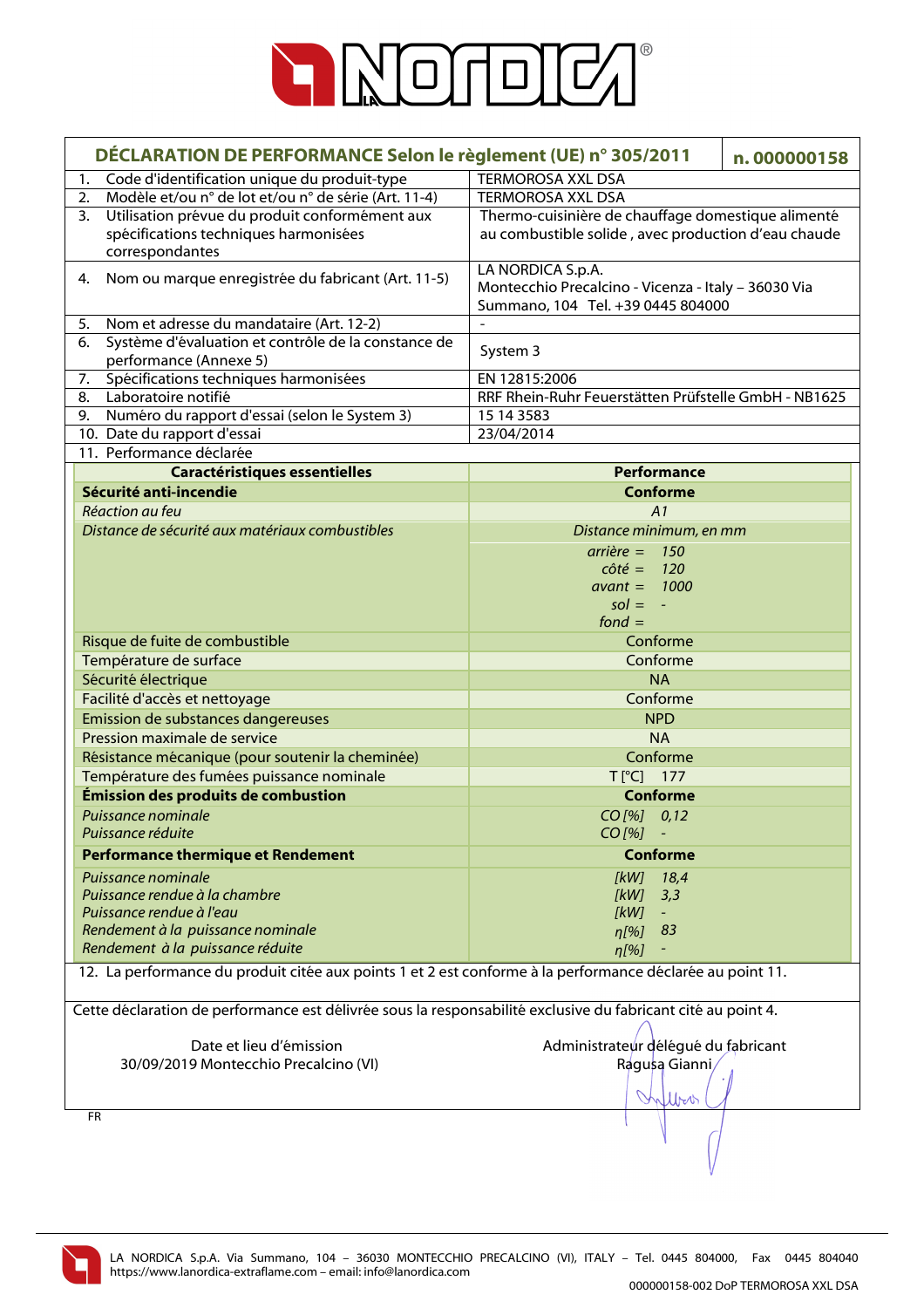

| LEISTUNGSERKLÄRUNG Gemäß der Verordnung (EG) Nr. 305/2011                                                          | n.000000158                                                                              |  |
|--------------------------------------------------------------------------------------------------------------------|------------------------------------------------------------------------------------------|--|
| Eindeutiger Identifikationscode des Produktes - Typ<br>1.                                                          | <b>TERMOROSA XXL DSA</b>                                                                 |  |
| 2.<br>Modell und/oder Losnr. und/oder Seriennr. (Art.11-4)                                                         | <b>TERMOROSA XXL DSA</b>                                                                 |  |
| 3.<br>Vorgesehene Verwendung des Produkts in                                                                       | Wasserführende Herde für Raumheizung für feste                                           |  |
| Übereinstimmung mit der geltenden harmonisierten                                                                   | Brennstoffe mit / Warmwasserbereitung                                                    |  |
| technischen Spezifikation                                                                                          |                                                                                          |  |
| Name oder registriertes Warenzeichen des<br>4.                                                                     | LA NORDICA S.p.A.                                                                        |  |
| Herstellers (Art 11-5)                                                                                             | Montecchio Precalcino - Vicenza - Italy - 36030 Via<br>Summano, 104 Tel. +39 0445 804000 |  |
| 5.<br>Name und Adresse des Auftragnehmers (Art 12-2)                                                               |                                                                                          |  |
| System zur Bewertung und Überprüfung der<br>6.                                                                     |                                                                                          |  |
| Leistungsbeständigkeit (Anlage 5)                                                                                  | System 3                                                                                 |  |
| Harmonisierte technische Spezifikation<br>7.                                                                       | EN 12815:2006                                                                            |  |
| <b>Benanntes Labor</b><br>8.                                                                                       | RRF Rhein-Ruhr Feuerstätten Prüfstelle GmbH - NB1625                                     |  |
| Nummer des Prüfberichts (gemäß System 3)<br>9.                                                                     | 15 14 3583                                                                               |  |
| 10. Datum des Prüfberichts                                                                                         | 23/04/2014                                                                               |  |
| 11. Erklärte Leistungen                                                                                            |                                                                                          |  |
| <b>Wesentliche Merkmale</b>                                                                                        | Leistungen                                                                               |  |
| <b>Brandschutz</b>                                                                                                 | <b>Konform</b>                                                                           |  |
| <b>Brandverhalten</b>                                                                                              | A1                                                                                       |  |
| Abstand von brennbarem Material                                                                                    | Mindestabstand, in mm                                                                    |  |
|                                                                                                                    | $Rückseite = 150$                                                                        |  |
|                                                                                                                    | Seite = $120$                                                                            |  |
|                                                                                                                    | Vorderseite = $1000$                                                                     |  |
|                                                                                                                    | $Himmel = -$                                                                             |  |
|                                                                                                                    | $Boden =$                                                                                |  |
| <b>Gefahr Brennstoffaustritt</b>                                                                                   | Konform                                                                                  |  |
| Oberflächentemperatur                                                                                              | Konform                                                                                  |  |
| <b>Elektrische Sicherheit</b>                                                                                      | <b>NA</b>                                                                                |  |
| Zugänglichkeit und Reinigung                                                                                       | Konform                                                                                  |  |
| Ausstoß gefährlicher Substanzen                                                                                    | <b>NPD</b>                                                                               |  |
| Maximaler Betriebsdruck                                                                                            | <b>NA</b>                                                                                |  |
| Mechanische Festigkeit (um den Kamin zu tragen)                                                                    | Konform                                                                                  |  |
| Rauchgastemperatur nennleistung                                                                                    | $T[^{\circ}C]$ 177                                                                       |  |
| <b>Emission von Verbrennungsprodukten</b>                                                                          | <b>Konform</b>                                                                           |  |
| Nennleistung                                                                                                       | $CO$ [%] $0,12$                                                                          |  |
| Reduzierte Leistung                                                                                                | $CO [%] -$                                                                               |  |
| Thermische Leistungen und Wirkungsgrad                                                                             | <b>Konform</b>                                                                           |  |
| Nennleistung                                                                                                       | $[kW]$ 18,4                                                                              |  |
| Der Umgebung gelieferte Leistung                                                                                   | [kW]<br>3,3                                                                              |  |
| Dem Wasser gelieferte Leistung                                                                                     | [kW]<br>$\equiv$                                                                         |  |
| Wirkungsgrad Nennleistung                                                                                          | $\eta$ [%] 83                                                                            |  |
| Wirkungsgrad Reduzierte Leistung                                                                                   | $\eta$ [%]                                                                               |  |
| 12. Die Leistung des Produktes gemäß den Punkten 1 und 2 entspricht der erklärten Leistung nach Punkt 11.          |                                                                                          |  |
| Die vorliegende Leistungserklärung wird unter ausschließlicher Verantwortung des Herstellers erlassen, siehe Punkt |                                                                                          |  |
| 4.                                                                                                                 |                                                                                          |  |
| Geschäftsführer des Herstellers                                                                                    | Datum und Austellungsort                                                                 |  |
| 30/09/2019 Montecchio Precalcino (VI)                                                                              | Ragusa Gianni                                                                            |  |
|                                                                                                                    |                                                                                          |  |
|                                                                                                                    | Wro                                                                                      |  |
| DE                                                                                                                 |                                                                                          |  |
|                                                                                                                    |                                                                                          |  |
|                                                                                                                    |                                                                                          |  |
|                                                                                                                    |                                                                                          |  |

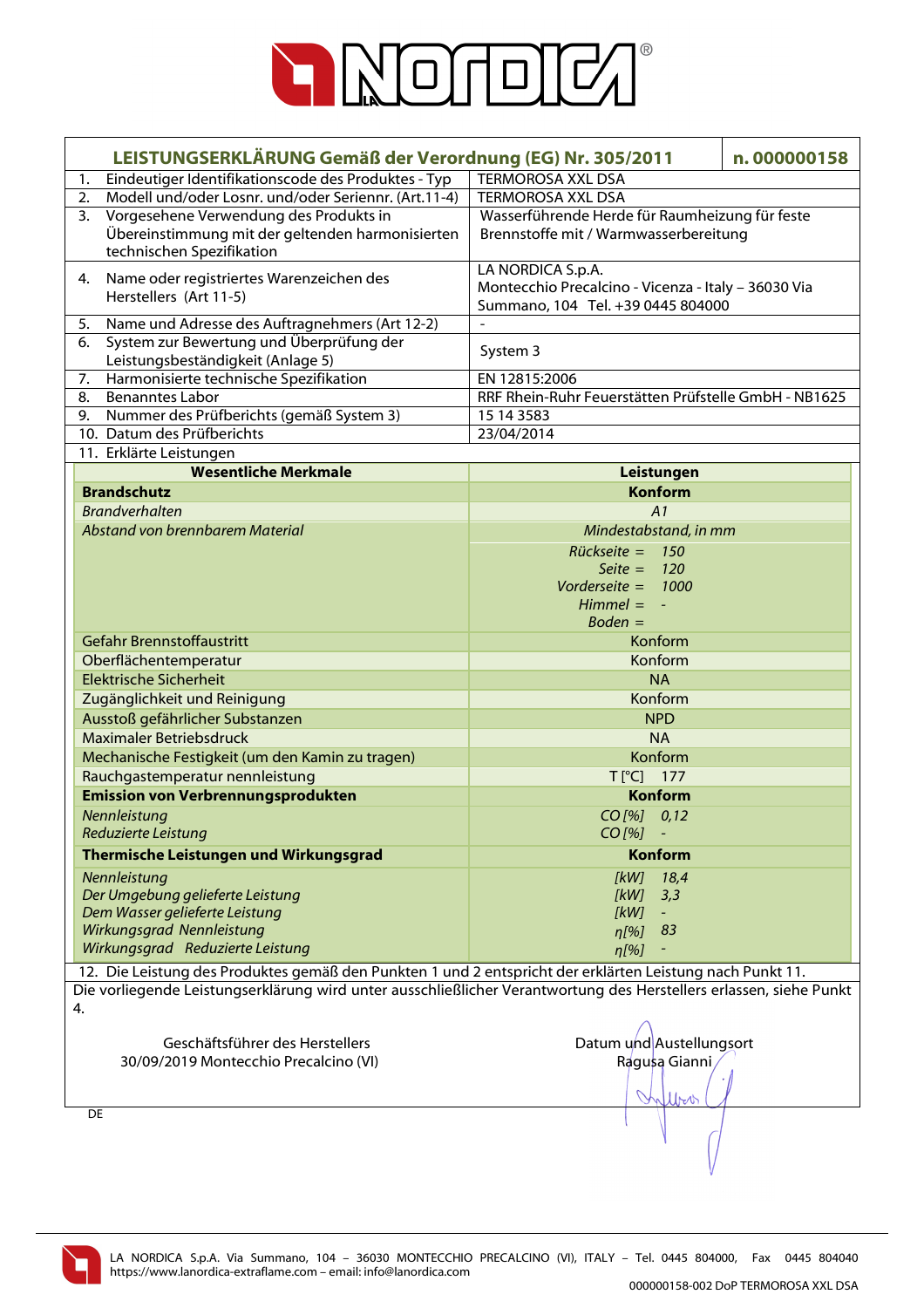

| DECLARACIÓN DE PRESTACIÓN Conforme al reglamento (UE) n. 305/2011 |                                                                                                                                     |                                                                                                               | n.000000158 |
|-------------------------------------------------------------------|-------------------------------------------------------------------------------------------------------------------------------------|---------------------------------------------------------------------------------------------------------------|-------------|
| 1.                                                                | Código de identificación único del producto-tipo                                                                                    | <b>TERMOROSA XXL DSA</b>                                                                                      |             |
| 2.                                                                | Modelo y/o n. º de lote y/o n. º de serie (Art.11-4)                                                                                | <b>TERMOROSA XXL DSA</b>                                                                                      |             |
| 3.                                                                | Usos previstos del producto de conformidad con las                                                                                  | Termo Cocinas para calefacción doméstica, alimentado                                                          |             |
|                                                                   | especificaciones técnicas armonizadas                                                                                               | con combustible sólido, con producción de agua                                                                |             |
|                                                                   | correspondientes                                                                                                                    | caliente                                                                                                      |             |
| 4.                                                                | Nombre o marca registrada del fabricante (Art 11-5)                                                                                 | LA NORDICA S.p.A.<br>Montecchio Precalcino - Vicenza - Italy - 36030 Via<br>Summano, 104 Tel. +39 0445 804000 |             |
| 5.                                                                | Nombre y dirección del mandatario (Art 12-2)                                                                                        |                                                                                                               |             |
| 6.                                                                | Sistema de valoración y verificación de la constancia                                                                               | Sistema 3                                                                                                     |             |
|                                                                   | de la prestación (Anexo 5)                                                                                                          |                                                                                                               |             |
| 7.                                                                | Especificación técnica armonizada                                                                                                   | EN 12815:2006                                                                                                 |             |
| 8.                                                                | Laboratorio notificado                                                                                                              | RRF Rhein-Ruhr Feuerstätten Prüfstelle GmbH - NB1625                                                          |             |
| 9.                                                                | Número de informe de prueba (según el System 3)                                                                                     | 15 14 3583                                                                                                    |             |
|                                                                   | 10. Fecha del informe de la prueba                                                                                                  | 23/04/2014                                                                                                    |             |
|                                                                   | 11. Prestaciones declaradas                                                                                                         |                                                                                                               |             |
|                                                                   | <b>Características esenciales</b>                                                                                                   | Prestación                                                                                                    |             |
|                                                                   | <b>Seguridad contra incendios</b>                                                                                                   | <b>Conforme</b>                                                                                               |             |
|                                                                   | Reacción al fuego                                                                                                                   | A1                                                                                                            |             |
|                                                                   | Distancia de mat. Comb.                                                                                                             | Distancia mínima, en mm                                                                                       |             |
|                                                                   |                                                                                                                                     | $rev\acute{e}s =$<br>150                                                                                      |             |
|                                                                   |                                                                                                                                     | $lado =$<br>120                                                                                               |             |
|                                                                   |                                                                                                                                     | $f$ rente $=$<br>1000                                                                                         |             |
|                                                                   |                                                                                                                                     | $cielo = -$                                                                                                   |             |
|                                                                   |                                                                                                                                     | $suelo =$                                                                                                     |             |
|                                                                   | Riesgo de pérdida de combustible                                                                                                    | Conforme                                                                                                      |             |
|                                                                   | Temperatura superficial                                                                                                             | Conforme                                                                                                      |             |
|                                                                   | Seguridad eléctrica                                                                                                                 | <b>NA</b>                                                                                                     |             |
|                                                                   | Accesibilidad y limpieza                                                                                                            | Conforme                                                                                                      |             |
|                                                                   | Emisión de sustancias peligrosas                                                                                                    | <b>NPD</b>                                                                                                    |             |
|                                                                   | Presión máxima de trabajo                                                                                                           | <b>NA</b>                                                                                                     |             |
|                                                                   | Resistencia mecánica (de soporte de la chimenea)                                                                                    | Conforme                                                                                                      |             |
|                                                                   | Temperatura de humos potencia nominal                                                                                               | $T[^{\circ}C]$ 177                                                                                            |             |
|                                                                   | Emisiones de productos de combustión                                                                                                | <b>Conforme</b>                                                                                               |             |
|                                                                   | Potencia nominal                                                                                                                    | CO[%] 0,12                                                                                                    |             |
|                                                                   | Potencia reducida                                                                                                                   | CO [%]                                                                                                        |             |
|                                                                   | Prestaciones térmica y Rendimiento                                                                                                  | <b>Conforme</b>                                                                                               |             |
|                                                                   | Potencia nominal                                                                                                                    | 18,4<br>[kW]                                                                                                  |             |
|                                                                   | Potencia suministrada al entorno                                                                                                    | [kW]<br>3,3                                                                                                   |             |
|                                                                   | Potencia cedida al agua                                                                                                             | [kW]                                                                                                          |             |
|                                                                   | Rendimiento Potencia nominal                                                                                                        | 83<br>$\eta$ [%]                                                                                              |             |
|                                                                   | Rendimiento Potencia reducida                                                                                                       | $\eta$ [%]                                                                                                    |             |
|                                                                   | 12. La prestación del producto según se establece en los puntos 1 y 2 cumple con las prestaciones declaradas según                  |                                                                                                               |             |
|                                                                   | el punto 11.<br>Se expide esta declaración de prestación bajo la responsabilidad exclusiva del fabriçante, según se establece en el |                                                                                                               |             |
|                                                                   | punto 4.                                                                                                                            |                                                                                                               |             |
|                                                                   | Fecha y lugar de emisión                                                                                                            | Administrador director fabricante                                                                             |             |
|                                                                   | 30/09/2019 Montecchio Precalcino (VI)                                                                                               | Ragusa Gianni                                                                                                 |             |
|                                                                   |                                                                                                                                     |                                                                                                               |             |
|                                                                   | ES                                                                                                                                  |                                                                                                               |             |

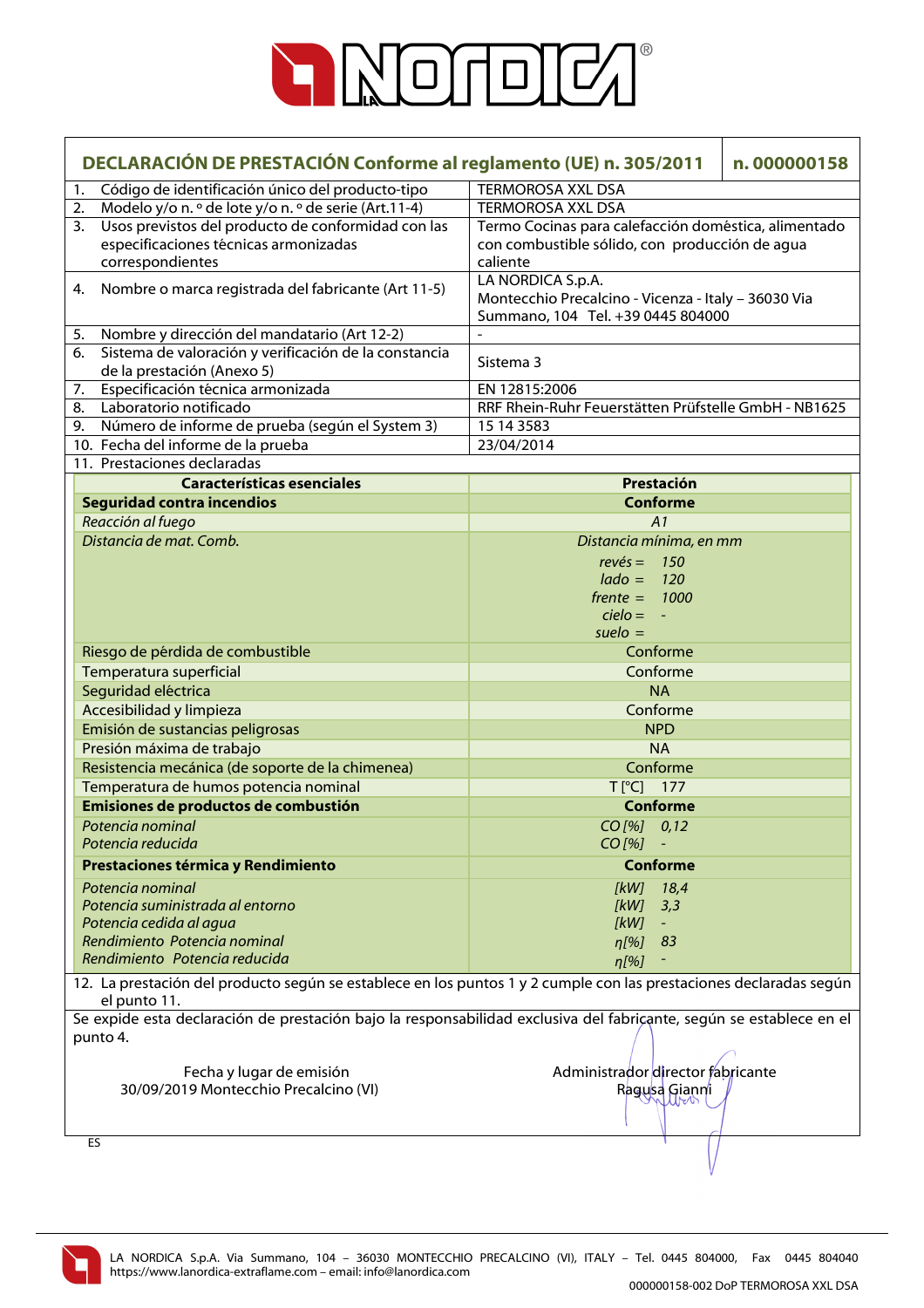

|    | DECLARAÇÃO DE DESEMPENHO Em base com o regulamento (UE)<br>nº.305/2011                                                           |                                                                                                                    | n.000000158 |
|----|----------------------------------------------------------------------------------------------------------------------------------|--------------------------------------------------------------------------------------------------------------------|-------------|
| 1. | Código de identificação único do produto-tipo                                                                                    | <b>TERMOROSA XXL DSA</b>                                                                                           |             |
| 2. | Modelo e/ou nº. lote e/ou nº. série (Art.11-4)                                                                                   | <b>TERMOROSA XXL DSA</b>                                                                                           |             |
| 3. | Utilização prevista do produto em conformidade com<br>a respectiva técnica especifica harmonizada                                | Fogões térmicos para aquecimento doméstico,<br>alimentado com combustível sólido, com a produção<br>de água quente |             |
| 4. | Nome ou marca registada pelo fabricante (Art 11-5)                                                                               | LA NORDICA S.p.A.<br>Montecchio Precalcino - Vicenza - Italy - 36030 Via<br>Summano, 104 Tel. +39 0445 804000      |             |
| 5. | Nome e endereço do mandatário (Art 12-2)                                                                                         |                                                                                                                    |             |
| 6. | Sistema de avaliação e verificação da regularidade do<br>desempenho (Anexo 5)                                                    | Sistema 3                                                                                                          |             |
| 7. | Específica técnica harmonizada                                                                                                   | EN 12815:2006                                                                                                      |             |
| 8. | Laboratório notificado                                                                                                           | RRF Rhein-Ruhr Feuerstätten Prüfstelle GmbH - NB1625                                                               |             |
| 9. | Número relação de prova (em base ao System 3)                                                                                    | 15 14 3583                                                                                                         |             |
|    | 10. Data do relação de prova                                                                                                     | 23/04/2014                                                                                                         |             |
|    | 11. Desempenhos declarados                                                                                                       |                                                                                                                    |             |
|    | <b>Características essenciais</b>                                                                                                | <b>Desempenho</b>                                                                                                  |             |
|    | Segurança anti-incêndio                                                                                                          | <b>Em conformidade</b>                                                                                             |             |
|    | Reação ao fogo                                                                                                                   | A1                                                                                                                 |             |
|    | Distância de mat. comb.                                                                                                          | Distância mínima, em mm                                                                                            |             |
|    |                                                                                                                                  | traseira $=$<br>150                                                                                                |             |
|    |                                                                                                                                  | $lado =$<br>120                                                                                                    |             |
|    |                                                                                                                                  | $f$ rente = 1000                                                                                                   |             |
|    |                                                                                                                                  | $teto = -$                                                                                                         |             |
|    |                                                                                                                                  | $\mathsf{solo} =$                                                                                                  |             |
|    | Risco de vazamento de combustível                                                                                                | Em conformidade                                                                                                    |             |
|    | Temperatura superficial                                                                                                          | Em conformidade                                                                                                    |             |
|    | Segurança elétrica                                                                                                               | <b>NA</b>                                                                                                          |             |
|    | Acessibilidade e limpeza                                                                                                         | Em conformidade                                                                                                    |             |
|    | Libertação de substâncias perigosas                                                                                              | <b>NPD</b>                                                                                                         |             |
|    | Máxima pressão de exercício                                                                                                      | <b>NA</b>                                                                                                          |             |
|    | Resistência mecânica (para suportar a chaminé)                                                                                   | Em conformidade                                                                                                    |             |
|    | Temperatura fumos potência nominal                                                                                               | $T[^{°}C]$ 177                                                                                                     |             |
|    | Emissões de produtos de combustão                                                                                                | <b>Em conformidade</b>                                                                                             |             |
|    | Potência nominal                                                                                                                 | $CO$ [%] $0,12$                                                                                                    |             |
|    | Potência reduzida                                                                                                                | $CO$ [%]                                                                                                           |             |
|    | Desempenho térmico e Rendimento                                                                                                  | <b>Em conformidade</b>                                                                                             |             |
|    | Potência nominal                                                                                                                 | [kW]<br>18,4                                                                                                       |             |
|    | Potência libertada no ambiente                                                                                                   | [kW]<br>3,3                                                                                                        |             |
|    | Potência cedida à água                                                                                                           | [kW]                                                                                                               |             |
|    | Rendimento Potência nominal                                                                                                      | 83<br>$n[\%]$                                                                                                      |             |
|    | Rendimento Potência reduzida                                                                                                     | $\eta$ [%]                                                                                                         |             |
|    | 12. O desempenho do produto ao qual se referem os pontos 1 e 2 estão em conformidade com o desempenho<br>declarado no ponto 11.  |                                                                                                                    |             |
|    | É emitida a presente declaração de desempenho sob a responsabilidade exclusiva do fabricante referido no ponto 4.                |                                                                                                                    |             |
|    | Administrador legal do fabricante<br>Data e local de emissão<br>30/09/2019 Montecchio Precalcino (VI)<br>Ragusa Gianni<br>Milboo |                                                                                                                    |             |
|    | PT                                                                                                                               |                                                                                                                    |             |
|    |                                                                                                                                  |                                                                                                                    |             |

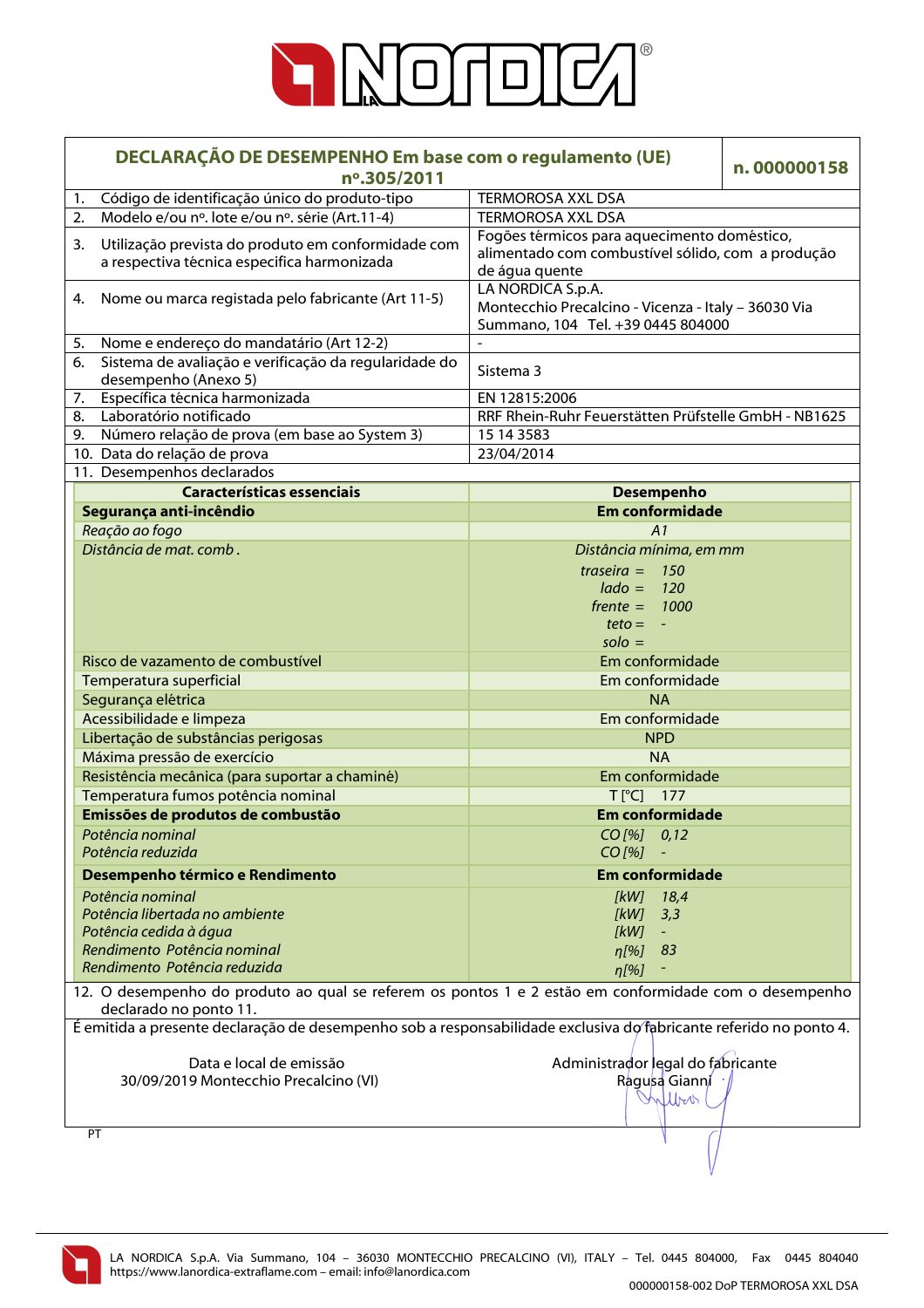

| YDEEVNEDEKLARATION I henhold til forordning (EU) nr. 305/2011 |                                                                                                                              | n.000000158                                                                                                   |  |
|---------------------------------------------------------------|------------------------------------------------------------------------------------------------------------------------------|---------------------------------------------------------------------------------------------------------------|--|
| 1.                                                            | Produkttypens unikke identifikationskode                                                                                     | <b>TERMOROSA XXL DSA</b>                                                                                      |  |
| 2.                                                            | Model og/eller partinr. og/eller serienr. (Art.11-4)                                                                         | <b>TERMOROSA XXL DSA</b>                                                                                      |  |
| 3.                                                            | Tilsigtede anvendelser af produktet i<br>overensstemmelse med den pågældende<br>harmoniserede tekniske specifikation         | Apparat til boligopvarmning uden produktion af varmt<br>vand                                                  |  |
|                                                               | 4. Fabrikantens navn eller registreret varemærke (Art<br>$11-5)$                                                             | LA NORDICA S.p.A.<br>Montecchio Precalcino - Vicenza - Italy - 36030 Via<br>Summano, 104 Tel. +39 0445 804000 |  |
|                                                               | 5. Navn og adresse på den bemyndigede repræsentant<br>(Art 12-2)                                                             |                                                                                                               |  |
| 6.                                                            | System til vurdering og kontrol af ydeevnens<br>konstans (Bilag 5)                                                           | Sistema 3                                                                                                     |  |
| 7.                                                            | Harmoniseret teknisk specifikation                                                                                           | EN 12815:2006                                                                                                 |  |
| 8.                                                            | Notificeret laboratorium                                                                                                     | RRF Rhein-Ruhr Feuerstätten Prüfstelle GmbH - NB1625                                                          |  |
| 9.                                                            | Nummer testrapport (baseret på System 3)                                                                                     | 15 14 3583                                                                                                    |  |
|                                                               | 10. Dato for testrapport                                                                                                     | 23/04/2014                                                                                                    |  |
|                                                               | 11. Deklarerede ydeevner                                                                                                     |                                                                                                               |  |
|                                                               | Væsentlige egenskaber                                                                                                        | <b>Ydeevne</b>                                                                                                |  |
|                                                               | <b>Brandsikkerhed</b>                                                                                                        | I overensstemmelse                                                                                            |  |
|                                                               | Reaktion på brand                                                                                                            | A1                                                                                                            |  |
|                                                               | Afstand fra brændbart mat.                                                                                                   | Mindste afstand, i mm                                                                                         |  |
|                                                               |                                                                                                                              | $bagside = 150$                                                                                               |  |
|                                                               |                                                                                                                              | side = $120$                                                                                                  |  |
|                                                               |                                                                                                                              | forside = $1000$                                                                                              |  |
|                                                               |                                                                                                                              | $loft = -$                                                                                                    |  |
|                                                               |                                                                                                                              | $jorden =$                                                                                                    |  |
|                                                               | Risiko for udslip af brændsel                                                                                                | I overensstemmelse                                                                                            |  |
|                                                               | Overfladetemperatur                                                                                                          | I overensstemmelse                                                                                            |  |
|                                                               | <b>Elektrisk sikkerhed</b>                                                                                                   | <b>NA</b>                                                                                                     |  |
|                                                               | Tilgængelighed og rengøring                                                                                                  | I overensstemmelse                                                                                            |  |
|                                                               | Frigivelse af farlige stoffer                                                                                                | <b>NPD</b>                                                                                                    |  |
|                                                               | Maksimalt driftstryk                                                                                                         | <b>NA</b>                                                                                                     |  |
|                                                               | Mekanisk styrke (til at støtte skorstenen)                                                                                   | I overensstemmelse                                                                                            |  |
|                                                               | Røggastemperatur nominel effekt                                                                                              | $T[^{\circ}C]$<br>177                                                                                         |  |
|                                                               | <b>Emissioner forbrændingsprodukter</b>                                                                                      | <b>Loverensstemmelse</b>                                                                                      |  |
|                                                               | Nominel effekt<br>Nedsat effekt                                                                                              | CO [%] 0,12<br>$CO$ [%]                                                                                       |  |
|                                                               | Termiske ydeevner og Ydelse                                                                                                  | I overensstemmelse                                                                                            |  |
|                                                               | Nominel effekt                                                                                                               | [kW]<br>18,4                                                                                                  |  |
|                                                               | Effekt overført til omgivelserne                                                                                             | [kW]<br>3,3                                                                                                   |  |
|                                                               | Effekt overført til vandet                                                                                                   | [kW]<br>$\equiv$                                                                                              |  |
|                                                               | Ydelse Nominel effekt                                                                                                        | 83<br>$\eta$ [%]                                                                                              |  |
|                                                               | Ydelse Nedsat effekt                                                                                                         | $\eta$ [%]                                                                                                    |  |
|                                                               | 12. Ydeevnen for det produkt, der er anført i punkt 1 og 2, er i overensstemmelse med den deklarerede ydeevne i<br>punkt 11. |                                                                                                               |  |
|                                                               | Denne ydeevnedeklaration udstedes på eneansvar af den fabrikant, der er anført i punkt 4.                                    |                                                                                                               |  |
|                                                               |                                                                                                                              |                                                                                                               |  |
|                                                               | Dato og udstedelsessted                                                                                                      | Producentens administrerende direktør                                                                         |  |
|                                                               | 30/09/2019 Montecchio Precalcino (VI)                                                                                        | Ragusa Gianni                                                                                                 |  |
|                                                               |                                                                                                                              |                                                                                                               |  |
|                                                               | DK                                                                                                                           |                                                                                                               |  |

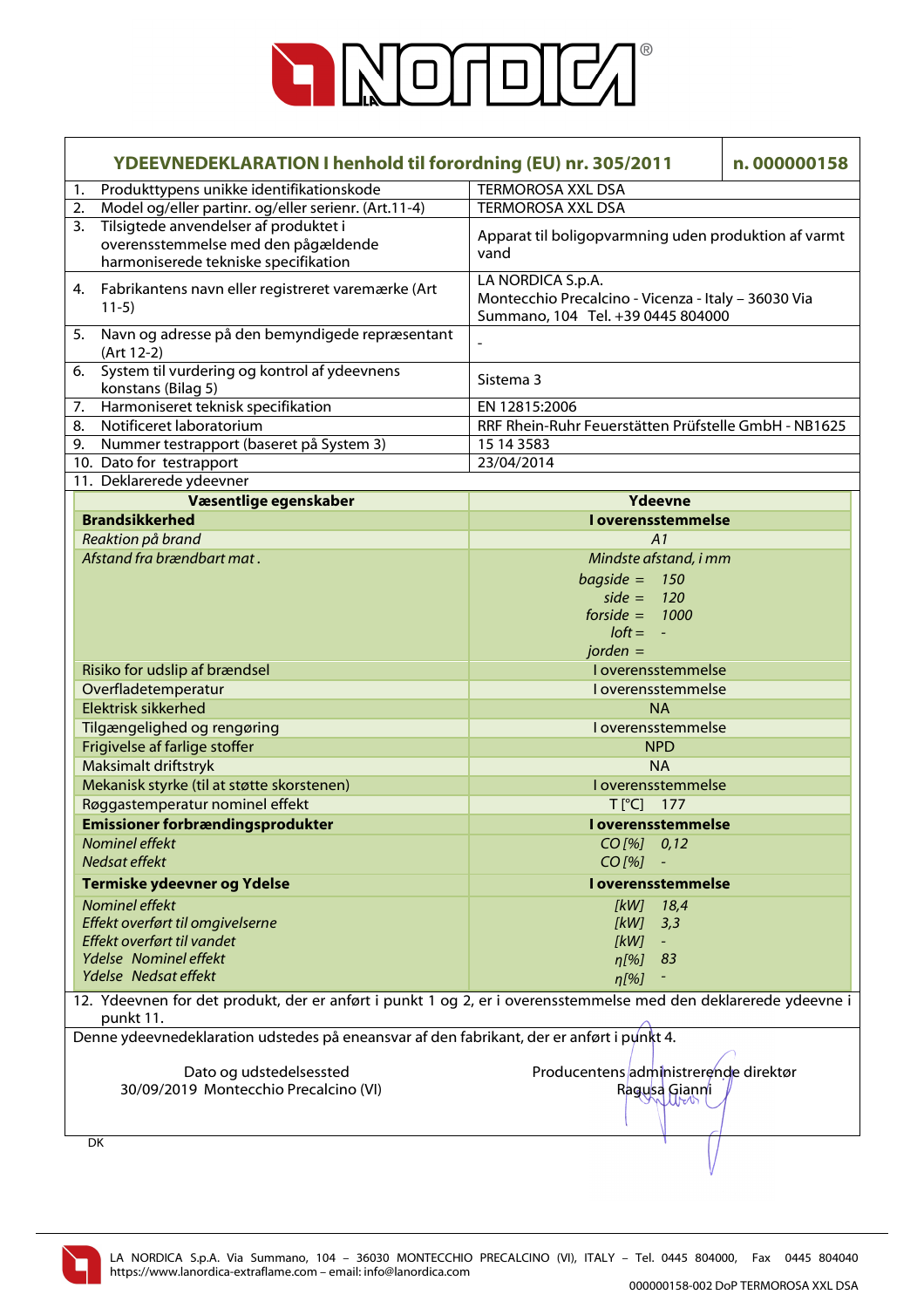

|    | PRESTANDADEKLARATION Enlighet med förordningen (EU) nr. 305/2011<br>n.000000158                                             |                                                                                                               |  |
|----|-----------------------------------------------------------------------------------------------------------------------------|---------------------------------------------------------------------------------------------------------------|--|
| 1. | Unik identifikationskod för produkttypen                                                                                    | <b>TERMOROSA XXL DSA</b>                                                                                      |  |
| 2. | Modell och/eller partinummer och/eller serienr.<br>$(Art.11-4)$                                                             | <b>TERMOROSA XXL DSA</b>                                                                                      |  |
| 3. | Avsedd användning av produkten i enlighet med de<br>tillämpliga harmoniserade tekniska specifikationerna                    | Termoköks för uppvärmning av bostäder som drivs<br>med fast brànsle med produktion av varmvatten              |  |
| 4. | Namn eller märke som registrerats av tillverkaren (Art<br>$11-5)$                                                           | LA NORDICA S.p.A.<br>Montecchio Precalcino - Vicenza - Italy - 36030 Via<br>Summano, 104 Tel. +39 0445 804000 |  |
| 5. | Ombudets namn och adress (Art 12-2)                                                                                         |                                                                                                               |  |
| 6. | System för bedömning och kontroll av den                                                                                    | Sistema 3                                                                                                     |  |
|    | fortlöpande prestandan (Bilaga 5)                                                                                           |                                                                                                               |  |
| 7. | Harmoniserad teknisk specifikation                                                                                          | EN 12815:2006                                                                                                 |  |
|    | Deklarerat laboratorium<br>8.                                                                                               | RRF Rhein-Ruhr Feuerstätten Prüfstelle GmbH - NB1625                                                          |  |
|    | 9. Nr. provrapport (baserat på System 3)                                                                                    | 15 14 3583                                                                                                    |  |
|    | 10. Datum för provningsrapporten                                                                                            | 23/04/2014                                                                                                    |  |
|    | 11. Deklarerade prestationer                                                                                                |                                                                                                               |  |
|    | Grundläggande egenskaper                                                                                                    | <b>Prestanda</b>                                                                                              |  |
|    | <b>Brandskydd</b>                                                                                                           | Överensstämmer                                                                                                |  |
|    | <b>Reaktion mot eld</b>                                                                                                     | A1                                                                                                            |  |
|    | Avstånd från brännbart material                                                                                             | Minimiavstånd, i mm                                                                                           |  |
|    |                                                                                                                             | $bak = 150$                                                                                                   |  |
|    |                                                                                                                             | $sida = 120$                                                                                                  |  |
|    |                                                                                                                             | $frame = 1000$                                                                                                |  |
|    |                                                                                                                             | $tak = -$                                                                                                     |  |
|    |                                                                                                                             | $mark =$                                                                                                      |  |
|    | Risk för bränslespill                                                                                                       | Överensstämmer                                                                                                |  |
|    | <b>Ytans temperatur</b>                                                                                                     | Överensstämmer                                                                                                |  |
|    | Elsäkerhet                                                                                                                  | <b>NA</b>                                                                                                     |  |
|    | Tillgänglighet och rengöring                                                                                                | Överensstämmer                                                                                                |  |
|    | Utsläpp av farliga ämnen                                                                                                    | <b>NPD</b>                                                                                                    |  |
|    | <b>Maximalt arbetstryck</b>                                                                                                 | <b>NA</b>                                                                                                     |  |
|    | Mekanisk hållfasthet (för att stödja kaminen)                                                                               | Överensstämmer                                                                                                |  |
|    | Röktemperatur nominell effekt                                                                                               | $T[^{\circ}C]$ 177                                                                                            |  |
|    | Utsläpp av förbränningsprodukter                                                                                            | Överensstämmer                                                                                                |  |
|    | <b>Nominell effekt</b>                                                                                                      | $CO$ [%] $0,12$                                                                                               |  |
|    | Reducerad effekt                                                                                                            | CO[%] -                                                                                                       |  |
|    | <b>Termisk prestanda och Avkastning</b>                                                                                     | Överensstämmer                                                                                                |  |
|    |                                                                                                                             |                                                                                                               |  |
|    | Nominell effekt                                                                                                             | $[kW]$ 18,4                                                                                                   |  |
|    | Effekt som ges till omgivningen<br>Effekt som överförs till vattnet                                                         | $[kW]$ 3,3                                                                                                    |  |
|    | Avkastning Nominell effekt                                                                                                  | [kW]                                                                                                          |  |
|    | Avkastning Reducerad effekt                                                                                                 | $n[%]$ 83                                                                                                     |  |
|    |                                                                                                                             | $\eta$ [%]                                                                                                    |  |
|    | 12. Prestandan hos den produkt som avses i punkterna 1 och 2 överensstämmer med den prestanda som deklareras<br>i punkt 11. |                                                                                                               |  |
|    | Denna prestandadeklaration lämnas under det egna ansvaret hos tillverkaren som avses i punkt 4.                             |                                                                                                               |  |
|    | Datum och ort för utfärdande                                                                                                | Tillverkarens/Verkställande Direktör                                                                          |  |
|    | 30/09/2019 Montecchio Precalcino (VI)                                                                                       | Ragusa Gianni                                                                                                 |  |
|    |                                                                                                                             | William                                                                                                       |  |
|    |                                                                                                                             |                                                                                                               |  |
|    | <b>SE</b>                                                                                                                   |                                                                                                               |  |
|    |                                                                                                                             |                                                                                                               |  |

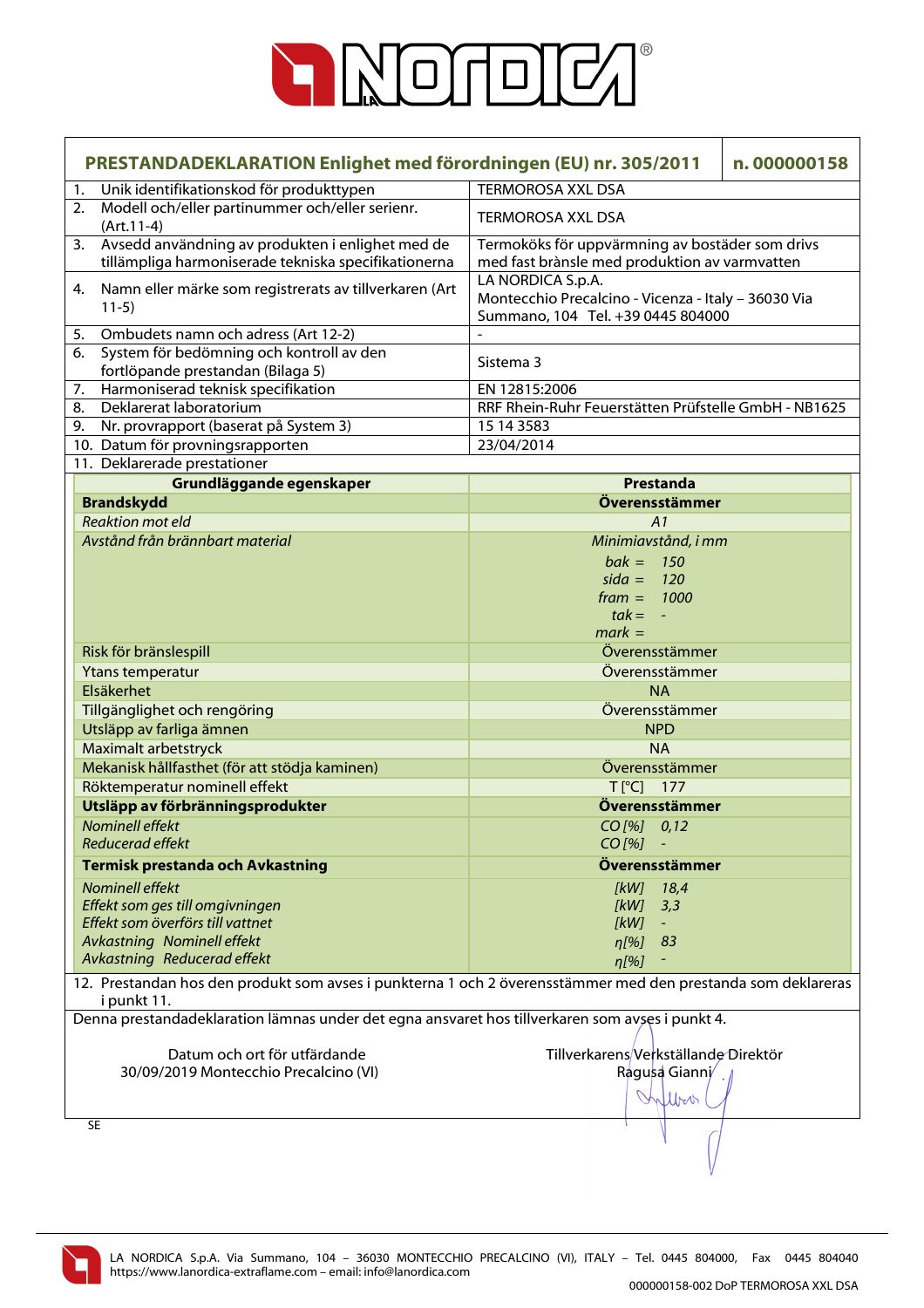

| <b>YTELSESERKLÆRING Etter forordning (EEC) nr. 305/2011</b>                                                       |                                                                                                               | n.000000158 |  |
|-------------------------------------------------------------------------------------------------------------------|---------------------------------------------------------------------------------------------------------------|-------------|--|
| Entydig identifikasjonskode for produkttypen<br>1.                                                                | <b>TERMOROSA XXL DSA</b>                                                                                      |             |  |
| Modell og/eller partinr. og/eller serienr. (Art. 11-4)<br>2.                                                      | <b>TERMOROSA XXL DSA</b>                                                                                      |             |  |
| Tilsiktede bruksområder for produktet, i samsvar med<br>3.<br>den relevante harmoniserte tekniske spesifikasjonen | Kjøkkenkomfyr for oppvarming av bolig, matet med<br>fast brensel med produksjon av varmtvann                  |             |  |
| Navn eller registrert varemerke til produsenten (Art.<br>4.<br>$11-5)$                                            | LA NORDICA S.p.A.<br>Montecchio Precalcino - Vicenza - Italy - 36030 Via<br>Summano, 104 Tel. +39 0445 804000 |             |  |
| Navn og adresse til representant (Art. 12-2)<br>5.                                                                |                                                                                                               |             |  |
| System for vurdering og kontroll av byggevarens<br>6.<br>konstante ytelse (Vedlegg 5)                             | Sistema 3                                                                                                     |             |  |
| Harmonisert teknisk spesifikasjon<br>7.                                                                           | EN 12815:2006                                                                                                 |             |  |
| Teknisk kontrollorgan<br>8.                                                                                       | RRF Rhein-Ruhr Feuerstätten Prüfstelle GmbH - NB1625                                                          |             |  |
| 9. Testrapport (på grunnlag av System 3)                                                                          | 15 14 3583                                                                                                    |             |  |
| 10. Dato for testrapport                                                                                          | 23/04/2014                                                                                                    |             |  |
| 11. Erklærte ytelser                                                                                              |                                                                                                               |             |  |
| Vesentlige egenskaper                                                                                             | Ytelse                                                                                                        |             |  |
| <b>Brannsikring</b>                                                                                               | <b>Konform</b>                                                                                                |             |  |
| Flammemotstand                                                                                                    | A1                                                                                                            |             |  |
| Avstand fra brennbare materialer                                                                                  | Minimums avstand, i mm                                                                                        |             |  |
|                                                                                                                   | bakside = $150$                                                                                               |             |  |
|                                                                                                                   | side = $120$                                                                                                  |             |  |
|                                                                                                                   | framside = $1000$                                                                                             |             |  |
|                                                                                                                   | $himmel = -$                                                                                                  |             |  |
|                                                                                                                   | $s$ okkel =                                                                                                   |             |  |
| Fare for utslipp av brensel                                                                                       | Konform                                                                                                       |             |  |
| Overflatetemperatur                                                                                               | Konform                                                                                                       |             |  |
| Elektrisk sikkerhet                                                                                               | <b>NA</b>                                                                                                     |             |  |
| Tilgangsmulighet og rengjøring                                                                                    | Konform                                                                                                       |             |  |
| Skiller ut farlige substanser                                                                                     | <b>NPD</b>                                                                                                    |             |  |
| Maksimalt driftstrykk                                                                                             | <b>NA</b>                                                                                                     |             |  |
| Mekanisk motstand (for å støtte skorsteinen)                                                                      | Conforme                                                                                                      |             |  |
| Røykgasstemperatur nominell kraft                                                                                 | T[°C] 177                                                                                                     |             |  |
| <b>Forbrenningsutslipp</b>                                                                                        | <b>Konform</b>                                                                                                |             |  |
| <b>Nominell kraft</b>                                                                                             | $CO$ [%] $0,12$                                                                                               |             |  |
| <b>Redusert kraft</b>                                                                                             | $CO$ [%]                                                                                                      |             |  |
| <b>Termiske ytelser og Ytelse</b>                                                                                 | <b>Konform</b>                                                                                                |             |  |
| <b>Nominell kraft</b>                                                                                             | [kW]<br>18,4                                                                                                  |             |  |
| Varmeavgivelse til rom                                                                                            | 3,3<br>[kW]                                                                                                   |             |  |
| Varmeavgivelse til vann                                                                                           | [kW]<br>$\equiv$                                                                                              |             |  |
| <b>Ytelse Nominell kraft</b>                                                                                      | 83<br>$\eta$ [%]                                                                                              |             |  |
| <b>Ytelse Redusert kraft</b>                                                                                      | $\eta$ [%]                                                                                                    |             |  |
| 12. Produktets ytelse som angitt i nr. 1 og 2, er i samsvar med ytelsen angitt i nr. 11.                          |                                                                                                               |             |  |
|                                                                                                                   | Denne ytelseserklæringen er utstedt på eget ansvar av produsenten, som angitt i nr./4.                        |             |  |
|                                                                                                                   |                                                                                                               |             |  |
| Dato og sted for utstedelse                                                                                       | Administrerende direktør produsent                                                                            |             |  |
| 30/09/2019 Montecchio Precalcino (VI)                                                                             | Ragusa Gianni                                                                                                 |             |  |
|                                                                                                                   |                                                                                                               |             |  |
| NO                                                                                                                |                                                                                                               |             |  |

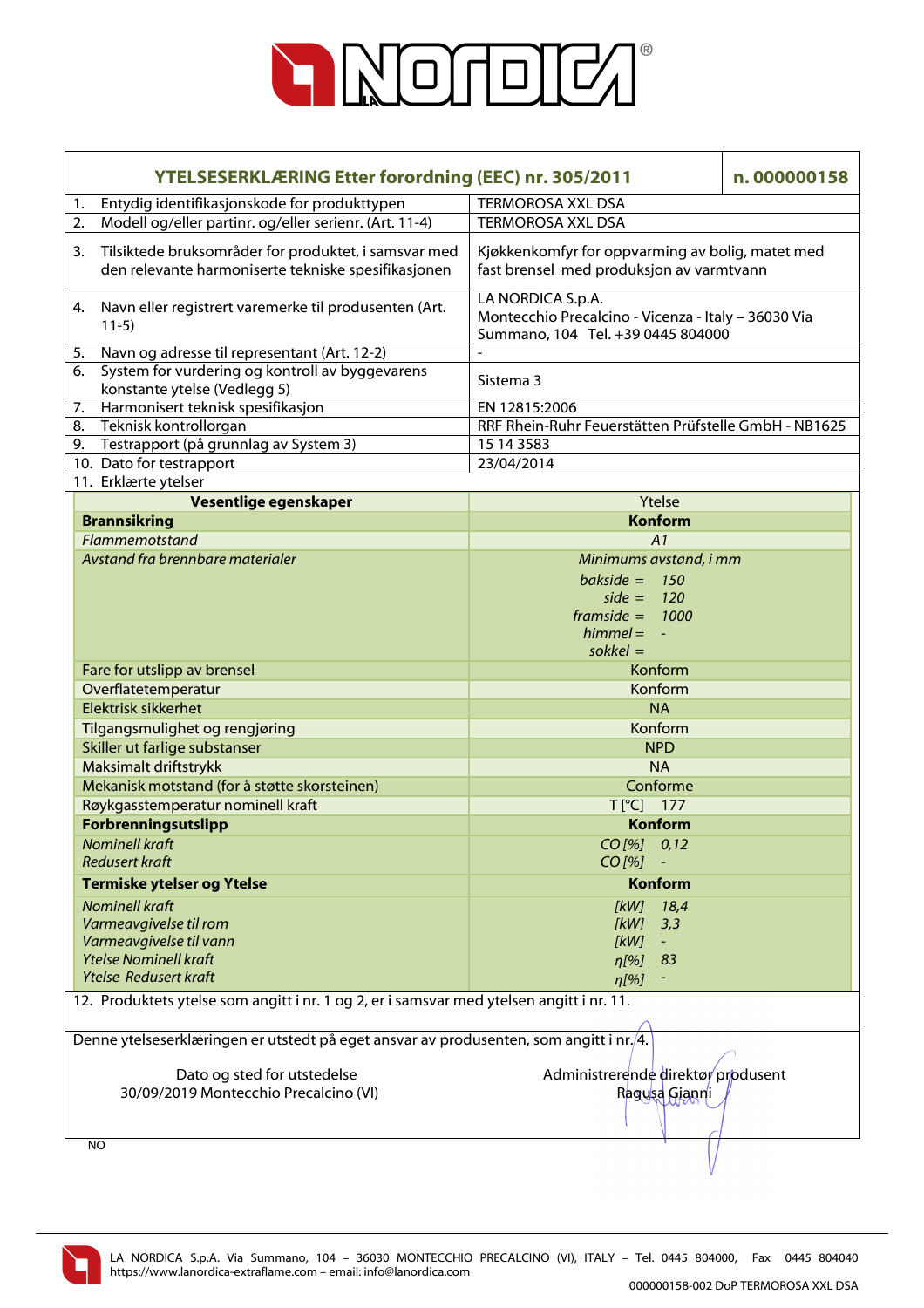

| SUORITUSTASOILMOITUS Asetuksen (EU) nro 305/2011 mukaisesti                                                               | n.000000158                                                                                                   |  |  |
|---------------------------------------------------------------------------------------------------------------------------|---------------------------------------------------------------------------------------------------------------|--|--|
| Tuotetyypin yksilöllinen tunniste<br>1.                                                                                   | <b>TERMOROSA XXL DSA</b>                                                                                      |  |  |
| Malli ja/tai eränro ja/tai sarjanro (Art.11-4)<br>2.                                                                      | <b>TERMOROSA XXL DSA</b>                                                                                      |  |  |
| Sovellettavan yhdenmukaistetun teknisen eritelmän<br>3.<br>mukainen tuotteen aiottu käyttötarkoitus tai -<br>tarkoitukset | Kiinteän polttoaineen terminen keittiö lämmitykseen,<br>kuuman veden tuotannolla tai ei                       |  |  |
| Valmistajan nimi, rekisteröity kauppanimi tai<br>4.<br>tavaramerkki (Art 11-5)                                            | LA NORDICA S.p.A.<br>Montecchio Precalcino - Vicenza - Italy - 36030 Via<br>Summano, 104 Tel. +39 0445 804000 |  |  |
| Valtuutetun edustajan nimi ja osoite (Art 12-2)<br>5.                                                                     |                                                                                                               |  |  |
| Tuotteen suoritustason pysyvyyden arviointi- ja<br>6.<br>varmennusjärjestelmä (Liite 5)                                   | Sistema 3                                                                                                     |  |  |
| Yhdenmukaistettu tekninen eritelmä<br>7.                                                                                  | EN 12815:2006                                                                                                 |  |  |
| Ilmoitettu laitos<br>8.                                                                                                   | RRF Rhein-Ruhr Feuerstätten Prüfstelle GmbH - NB1625                                                          |  |  |
| 9. Arvioinnin numero (System 3 perusteella)                                                                               | 15 14 3583                                                                                                    |  |  |
| 10. Myöntämispäivä testiraportin                                                                                          | 23/04/2014                                                                                                    |  |  |
| 11. Ilmoitetut suoritustasot                                                                                              |                                                                                                               |  |  |
| Perusominaisuudet                                                                                                         | Suoritustaso                                                                                                  |  |  |
| <b>Paloturvallisuus</b>                                                                                                   | Laadun mukainen                                                                                               |  |  |
| Palotekninen käyttäytyminen                                                                                               | A1                                                                                                            |  |  |
| Etäisyys pal. mater.                                                                                                      | Minimietäisyys mm                                                                                             |  |  |
|                                                                                                                           | $takaosa = 150$                                                                                               |  |  |
|                                                                                                                           | $sivu = 120$                                                                                                  |  |  |
|                                                                                                                           | $etuosa = 1000$                                                                                               |  |  |
|                                                                                                                           | $k$ atto = $-$                                                                                                |  |  |
|                                                                                                                           | $lattice =$                                                                                                   |  |  |
| Riski polttoaineen valumiselle                                                                                            | Laadun mukainen                                                                                               |  |  |
| Pinnan lämpötila                                                                                                          | Laadun mukainen                                                                                               |  |  |
| Sähköturvallisuus                                                                                                         | <b>NA</b>                                                                                                     |  |  |
| Pääsy ja puhdistus                                                                                                        | Laadun mukainen                                                                                               |  |  |
| Vaarallisten aineiden päästö                                                                                              | <b>NPD</b>                                                                                                    |  |  |
| Toiminnan maksimipaine                                                                                                    | <b>NA</b>                                                                                                     |  |  |
| Mekaaninen kestävyys (kestää uunin painon)                                                                                | Laadun mukainen                                                                                               |  |  |
| Savujen lämpötila nimellisteho                                                                                            | $T[^{\circ}C]$ 177                                                                                            |  |  |
| Palamistuotteiden päästöt                                                                                                 | Laadun mukainen                                                                                               |  |  |
| Nimellisteho                                                                                                              | $CO$ [%] $0,12$                                                                                               |  |  |
| Rajoitettu teho                                                                                                           | $CO$ [%]                                                                                                      |  |  |
| Lämpöteho Ja Tuotto                                                                                                       | Laadun mukainen                                                                                               |  |  |
| Nimellisteho                                                                                                              | [kW]<br>18,4                                                                                                  |  |  |
| Ympäristöön kohdistuva teho                                                                                               | [kW]<br>3,3                                                                                                   |  |  |
| Veteen siirtyvä teho                                                                                                      | [kW]<br>$\equiv$                                                                                              |  |  |
| <b>Tuotto Nimellisteho</b>                                                                                                | 83<br>$n[\%]$                                                                                                 |  |  |
| Tuotto Rajoitettu teho                                                                                                    | $\eta$ [%]                                                                                                    |  |  |
|                                                                                                                           |                                                                                                               |  |  |
| 12. Edellä 1 ja 2 kohdassa yksilöidyn tuotteen suoritustasot ovat 11 kohdassa ilmoitettujen suoritustasojen mukaiset.     |                                                                                                               |  |  |
| Tämä suoritustasoilmoitus on annettu 4 kohdassa ilmoitetun valmistajan yksinomaisella vastuulla.                          |                                                                                                               |  |  |
|                                                                                                                           |                                                                                                               |  |  |
| Myöntämispvm ja -paikka                                                                                                   | Valmistuksesta vastaava pääjohtaja                                                                            |  |  |
| 30/09/2019 Montecchio Precalcino (VI)                                                                                     | Ragusa Gianni                                                                                                 |  |  |
|                                                                                                                           |                                                                                                               |  |  |
| FI                                                                                                                        |                                                                                                               |  |  |

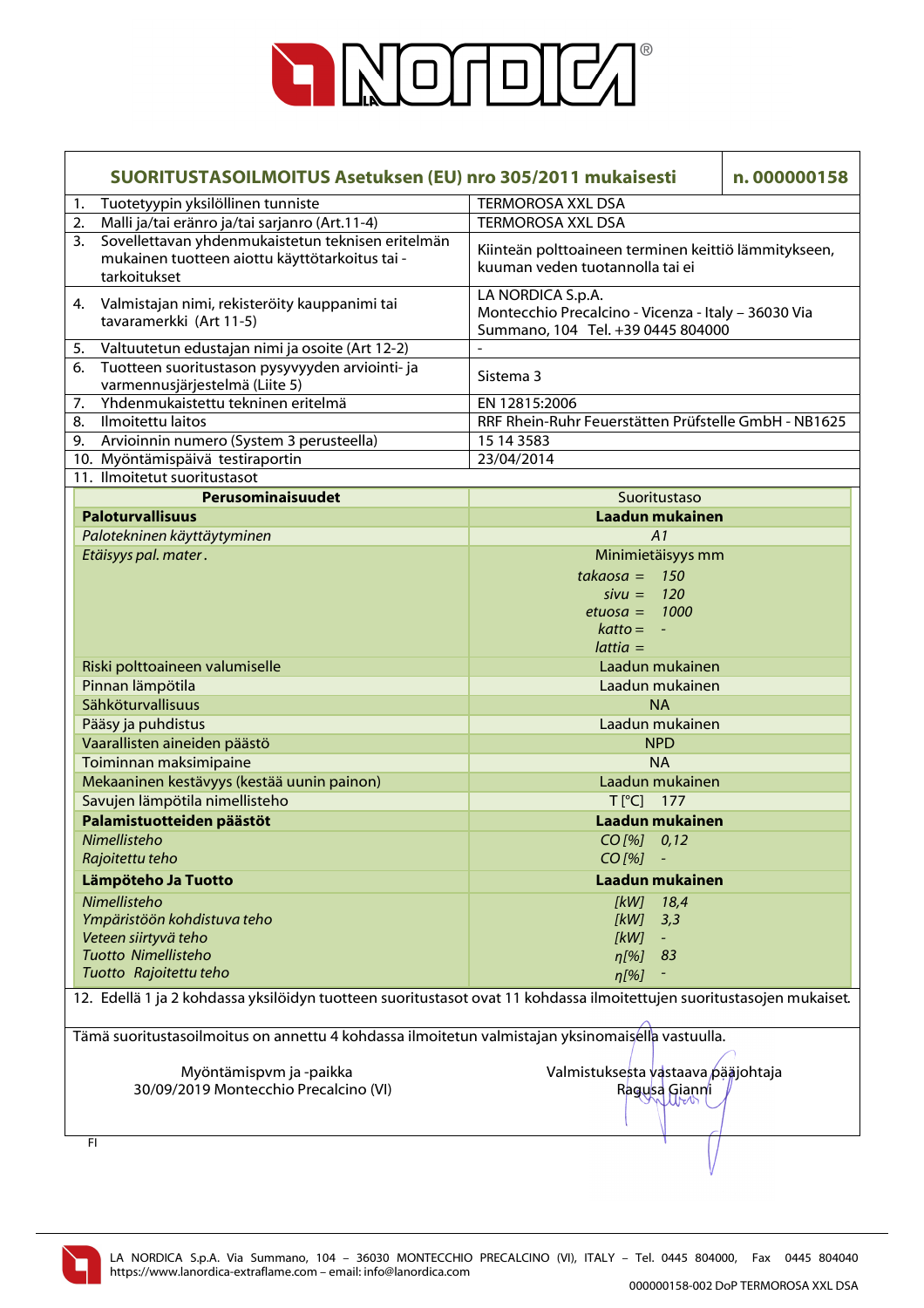

| PROHLÁŠENÍ O VLASTNOSTECH Podle nařízení (EU) č. 305/2011 |                                                                                                         |                                                      | n.000000158 |
|-----------------------------------------------------------|---------------------------------------------------------------------------------------------------------|------------------------------------------------------|-------------|
| 1.                                                        | Jedinečný identifikační kód výrobku - typu v                                                            | <b>TERMOROSA XXL DSA</b>                             |             |
| 2.                                                        | Model a/nebo č. šarže a/nebo č. série (Čl.11-4)                                                         | <b>TERMOROSA XXL DSA</b>                             |             |
| 3.                                                        | Zamýšlené použití výrobku v souladu s příslušnými                                                       | Kuchyňská linka s kotlem pro domácí vytápění na tuhé |             |
|                                                           | harmonizovanými technickými normami                                                                     | palivo, s produkce teplé užitkové vody               |             |
| 4.                                                        | Jméno nebo obchodní značka výrobce (Čl. 11-5)                                                           | LA NORDICA S.p.A.                                    |             |
|                                                           |                                                                                                         | Montecchio Precalcino - Vicenza - Italy - 36030 Via  |             |
|                                                           |                                                                                                         | Summano, 104 Tel. +39 0445 804000                    |             |
| 5.                                                        | Jméno a adresa zástupce (Čl. 12-2)                                                                      |                                                      |             |
| 6.                                                        | Systém posuzování a ověřování stálosti vlastností<br>(Příloha 5)                                        | Sistema 3                                            |             |
| 7.                                                        | Harmonizovaná technická norma                                                                           | EN 12815:2006                                        |             |
| 8.                                                        | Registrovaná laboratoř                                                                                  | RRF Rhein-Ruhr Feuerstätten Prüfstelle GmbH - NB1625 |             |
| 9.                                                        | Číslo zkušebního protokolu (podle System 3)                                                             | 15 14 35 83                                          |             |
|                                                           | 10. Datum protokolu o zkoušce                                                                           | 23/04/2014                                           |             |
|                                                           | 11. Prohlášené vlastnosti                                                                               |                                                      |             |
|                                                           | Základní charakteristiky                                                                                | <b>Vlastnost</b>                                     |             |
|                                                           | Požární bezpečnost                                                                                      | V souladu                                            |             |
|                                                           | Reakce na oheň                                                                                          | A1                                                   |             |
|                                                           | Vzdálenost od hořl. materiálů                                                                           | Minimální vzdálenost, v mm                           |             |
|                                                           |                                                                                                         | $vzadu = 150$                                        |             |
|                                                           |                                                                                                         | $na boku = 120$                                      |             |
|                                                           |                                                                                                         | $z$ epředu = 1000                                    |             |
|                                                           |                                                                                                         | $strop =$<br>$\omega$                                |             |
|                                                           |                                                                                                         | $podlaha =$<br>V souladu                             |             |
|                                                           | Riziko rozlití paliva<br>Teplota povrchu                                                                | V souladu                                            |             |
|                                                           | Elektrická bezpečnost                                                                                   | <b>NA</b>                                            |             |
|                                                           |                                                                                                         | V souladu                                            |             |
|                                                           | Dostupnost a čištění<br>Uvolňování nebezpečných látek                                                   | <b>NPD</b>                                           |             |
|                                                           | Maximální provozní tlak                                                                                 | <b>NA</b>                                            |             |
|                                                           | Mechanická pevnost (na podporu komínu)                                                                  | V souladu                                            |             |
|                                                           | Teplota spalin jmenovitý výkon                                                                          | $T[^{\circ}C]$ 177                                   |             |
|                                                           | <b>Emise spalin</b>                                                                                     | V souladu                                            |             |
|                                                           | Jmenovitý výkon                                                                                         | $CO$ [%] $0,12$                                      |             |
|                                                           | Snížený výkon                                                                                           | $CO [%] -$                                           |             |
|                                                           | Tepelné vlastnosti a Výtěžnost                                                                          | V souladu                                            |             |
|                                                           |                                                                                                         |                                                      |             |
|                                                           | Jmenovitý výkon                                                                                         | 18,4<br>[kW]                                         |             |
|                                                           | Výkon přenášený do prostředí<br>Výkon přenášený do vody                                                 | [kW]<br>3,3<br>[kW]                                  |             |
|                                                           | Výtěžnost Jmenovitý výkon                                                                               | 83<br>$\eta$ [%]                                     |             |
|                                                           | Výtěžnost Snížený výkon                                                                                 | $\eta$ [%]                                           |             |
|                                                           | 12. Výkon výrobku uvedeného v bodech 1 a 2 je v souladu s vlastnostmi uvedenými v prohlášení v bodě 11. |                                                      |             |
|                                                           |                                                                                                         |                                                      |             |
|                                                           | Toto prohlášení o vlastnostech se vydává na výhradní odpovědnost výrobce uvedeného v bodě 4.            |                                                      |             |
|                                                           |                                                                                                         |                                                      |             |
|                                                           | Místo a datum vydání                                                                                    | Zmocnený jednatel výrobce                            |             |
|                                                           | 30/09/2019 Montecchio Precalcino (VI)                                                                   | Ragusa Gianni/                                       |             |
|                                                           |                                                                                                         |                                                      |             |
|                                                           |                                                                                                         | llboo                                                |             |
|                                                           | CZ                                                                                                      |                                                      |             |
|                                                           |                                                                                                         |                                                      |             |
|                                                           |                                                                                                         |                                                      |             |

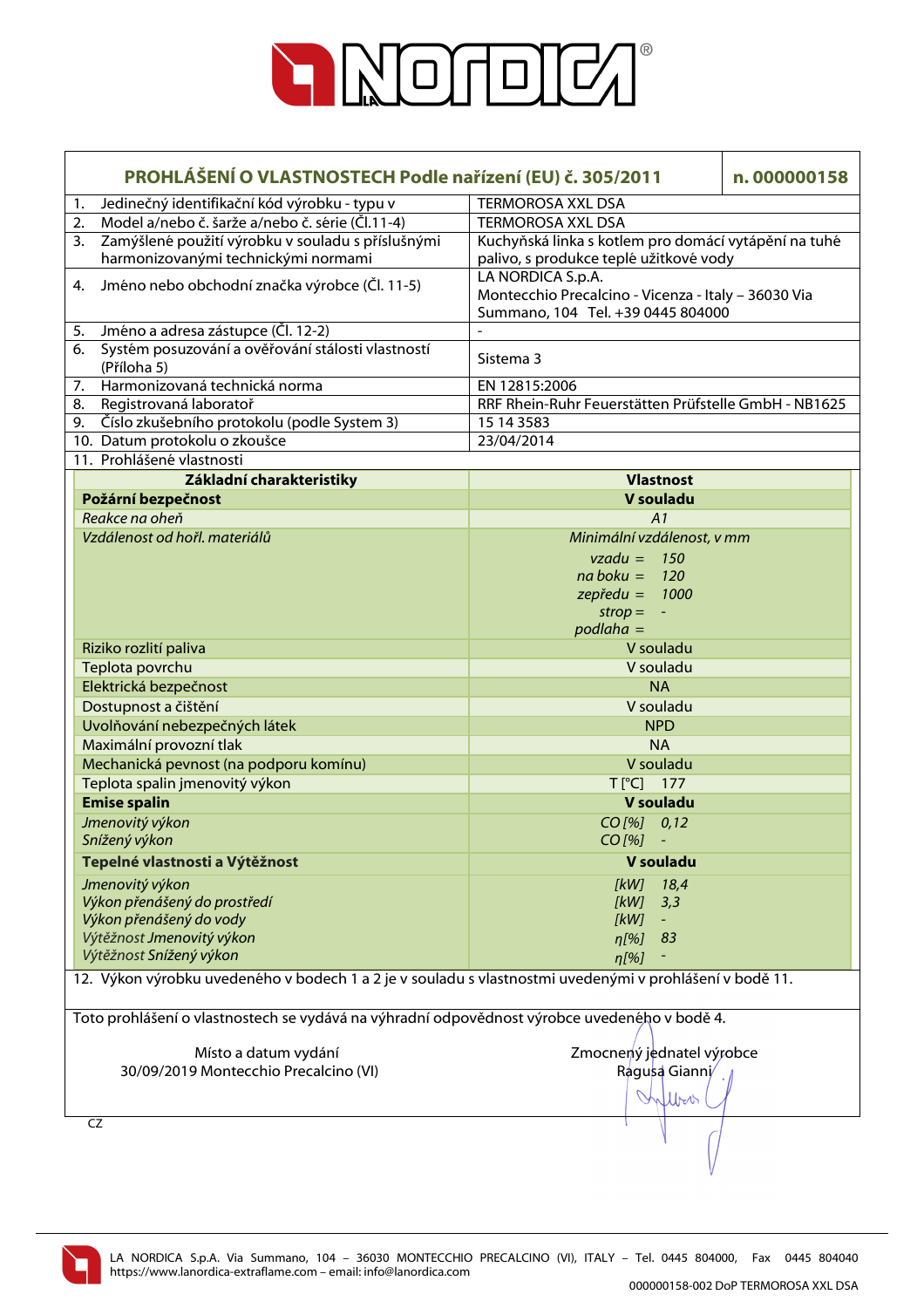

| IZJAVA O ZMOGLJIVOSTIH Glede na določila (UE) št. 305/2011                                        |                                                      | n.000000158 |  |
|---------------------------------------------------------------------------------------------------|------------------------------------------------------|-------------|--|
| Specifična kodna oznaka izdelka-tipa<br>1.                                                        | <b>TERMOROSA XXL DSA</b>                             |             |  |
| Model in/ali št. partije in/ali št. serije (Čl. 11-4)<br>2.                                       | <b>TERMOROSA XXL DSA</b>                             |             |  |
| Predvidena uporaba izdelka glede na ustrezno<br>3.                                                | Termo štedilnik za hišno ogrevanje na trdo gorivo, z |             |  |
| skladno tehnično normo                                                                            | proizvajanja tople vode                              |             |  |
| Ime in znamka, ki ju je proizvajalec registriral (Čl. 11-5)<br>4.                                 | LA NORDICA S.p.A.                                    |             |  |
|                                                                                                   | Montecchio Precalcino - Vicenza - Italy - 36030 Via  |             |  |
|                                                                                                   | Summano, 104 Tel. +39 0445 804000                    |             |  |
| Ime in naslov zastopnika (Čl. 12-2)<br>5.                                                         |                                                      |             |  |
| Sistem ocenjevanja in preverjanja konstantnosti<br>6.<br>lastnosti (Priloga 5)                    | Sistema 3                                            |             |  |
| Skladna tehnična specifika<br>7.                                                                  | EN 12815:2006                                        |             |  |
| Priglašeni laboratorij<br>8.                                                                      | RRF Rhein-Ruhr Feuerstätten Prüfstelle GmbH - NB1625 |             |  |
| 9. Število poročila o preizkusu (glede na Sistem 3)                                               | 15 14 3583                                           |             |  |
| 10. Datum poročila o preskusu                                                                     | 23/04/2014                                           |             |  |
| 11. Navedene zmogljivosti                                                                         |                                                      |             |  |
| <b>Bistvene značilnosti</b>                                                                       | Zmogljivost                                          |             |  |
| Protipožarna zaščita                                                                              | <b>Ustreza</b>                                       |             |  |
| Požarna odpornost                                                                                 | A1                                                   |             |  |
| Razdalja od gorlj. mat.                                                                           | Minimalna razdalja, v mm                             |             |  |
|                                                                                                   | zadaj = $150$                                        |             |  |
|                                                                                                   | stransko = $120$                                     |             |  |
|                                                                                                   | spredaj = $1000$                                     |             |  |
|                                                                                                   | $strop = -$                                          |             |  |
|                                                                                                   | $t/a =$                                              |             |  |
| Tveganje za razlitje goriva                                                                       | Ustreza                                              |             |  |
| Temperatura na površini                                                                           | <b>Ustreza</b>                                       |             |  |
| Električna varnost                                                                                | <b>NA</b>                                            |             |  |
| Dostopnost in čiščenje                                                                            | <b>Ustreza</b>                                       |             |  |
| Sproščanje nevarnih snovi                                                                         | <b>NPD</b>                                           |             |  |
| Maksimalni delovni pritisk                                                                        | <b>NA</b>                                            |             |  |
| Mehanska upornost (za podporo kamina)                                                             | <b>Ustreza</b>                                       |             |  |
| Temperatura dimnih plinov nominalna moč                                                           | T[°C] 177                                            |             |  |
| Izpusti produktov zgorevanja                                                                      | <b>Ustreza</b>                                       |             |  |
| Nominalna moč                                                                                     | $CO$ [%] $0,12$                                      |             |  |
| Zmanjšana moč                                                                                     | $CO [%] -$                                           |             |  |
| Termične lastnosti in Izkoristek                                                                  | <b>Ustreza</b>                                       |             |  |
| Nominalna moč                                                                                     | 18,4<br>[kW]                                         |             |  |
| Uporabna moč za okolje                                                                            | [kW]<br>3,3                                          |             |  |
| Moč vode                                                                                          | [kW]<br>$\blacksquare$                               |             |  |
| Izkoristek Nominalna moč                                                                          | 83<br>$n[\%]$                                        |             |  |
| Izkoristek Zmanjšana moč                                                                          | $\eta$ [%]                                           |             |  |
| 12. Zmogljivost izdelka, navedena v toškah 1 in 2 je skladna z navedeno zmogljivostjo v točki 11. |                                                      |             |  |
| Za izdajo te deklaracije je odgovoren izrecno proizvajalec, naveden v točki 4.                    |                                                      |             |  |
| Datun in mesto izdaje                                                                             | Izvršni direktor proizvajalca                        |             |  |
| 30/09/2019 Montecchio Precalcino (VI)                                                             | Ragusa Gianni/                                       |             |  |
|                                                                                                   | lbor                                                 |             |  |
| <b>SL</b>                                                                                         |                                                      |             |  |
|                                                                                                   |                                                      |             |  |

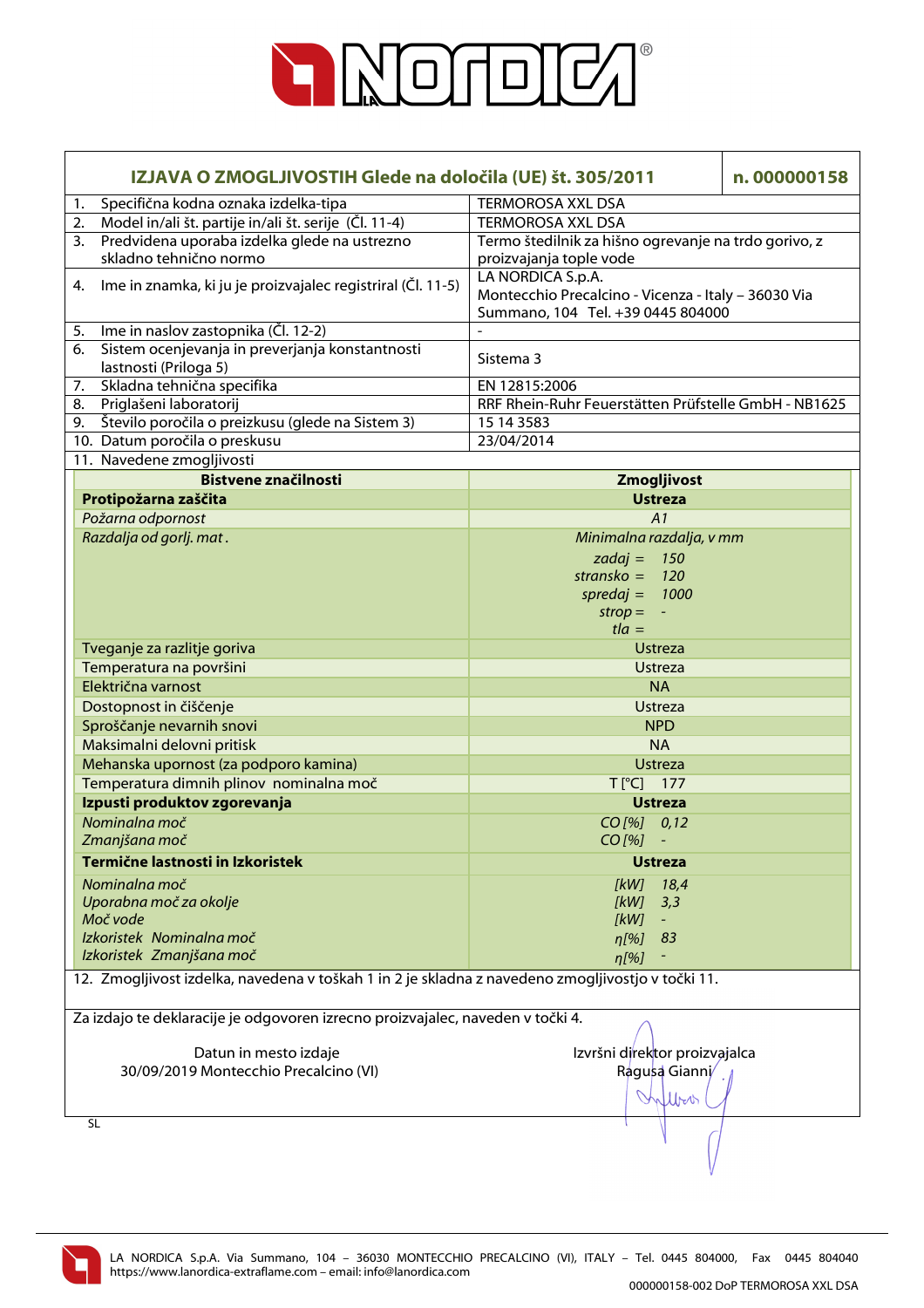

| IZJAVA O UČINKOVITOSTI Prema uredbi (UE) br. 305/2011                                           |                                                                              |                                                                                                               | n.000000158 |  |
|-------------------------------------------------------------------------------------------------|------------------------------------------------------------------------------|---------------------------------------------------------------------------------------------------------------|-------------|--|
| 1.                                                                                              | Jedinstveni identifikator proizvoda-tipa                                     | <b>TERMOROSA XXL DSA</b>                                                                                      |             |  |
| 2.                                                                                              | Model i/ili br. grupe proizvoda i/ili br. serije (Art.11-4)                  | <b>TERMOROSA XXL DSA</b>                                                                                      |             |  |
| 3.                                                                                              | Namjenska uporaba proizvoda u skladu sa važećim<br>tehničkim specifikacijama | Termo kuhinja za kućansko grijanje, napajan krutim<br>gorivom, s proizvođenja tople vode                      |             |  |
| 4.                                                                                              | Ime ili zaštitni znak proizvođača (Art 11-5)                                 | LA NORDICA S.p.A.<br>Montecchio Precalcino - Vicenza - Italy - 36030 Via<br>Summano, 104 Tel. +39 0445 804000 |             |  |
| 5.                                                                                              | Ime i adresa zastupnika (Art 12-2)                                           |                                                                                                               |             |  |
| 6.                                                                                              | Sustav ocjenjivanja i provjere stalnosti performanse<br>(Prilog 5)           | Sistema 3                                                                                                     |             |  |
| 7.                                                                                              | Tehnička specifikacija                                                       | EN 12815:2006                                                                                                 |             |  |
|                                                                                                 | 8. Obaviješteni laboratorij                                                  | RRF Rhein-Ruhr Feuerstätten Prüfstelle GmbH - NB1625                                                          |             |  |
| 9.                                                                                              | Broj probnog izvješća (na osnovu Systema 3)                                  | 15 14 3583                                                                                                    |             |  |
|                                                                                                 | 10. Datum izvještaju o ispitivanju                                           | 23/04/2014                                                                                                    |             |  |
|                                                                                                 | 11. Izjavljene performanse                                                   |                                                                                                               |             |  |
|                                                                                                 | Osnovne značajke                                                             | <b>Performanse</b>                                                                                            |             |  |
|                                                                                                 | Zaštita od požara                                                            | <b>U</b> skladu                                                                                               |             |  |
|                                                                                                 | Reakcija na vatru                                                            | A1                                                                                                            |             |  |
|                                                                                                 | Udaljenost od goriva                                                         | Minimalna udaljenost, izražena u mm                                                                           |             |  |
|                                                                                                 |                                                                              | 150<br>$pozadi =$                                                                                             |             |  |
|                                                                                                 |                                                                              | $bočno =$<br><b>120</b>                                                                                       |             |  |
|                                                                                                 |                                                                              | $sprijeda =$<br>1000                                                                                          |             |  |
|                                                                                                 |                                                                              | $strop = -$                                                                                                   |             |  |
|                                                                                                 |                                                                              | $t \cdot l$                                                                                                   |             |  |
|                                                                                                 | Otpornost na vatru                                                           | U skladu                                                                                                      |             |  |
|                                                                                                 | Površinska temperatura                                                       | U skladu                                                                                                      |             |  |
|                                                                                                 | Električna sigurnost                                                         | <b>NA</b>                                                                                                     |             |  |
|                                                                                                 | Pristupačnost i čišćenje                                                     | U skladu                                                                                                      |             |  |
|                                                                                                 | Otpuštanje opasnih tvari                                                     | <b>NPD</b>                                                                                                    |             |  |
|                                                                                                 | Maksimalni radni tlak                                                        | <b>NA</b>                                                                                                     |             |  |
|                                                                                                 | Mehanička čvrstoća (da bi poduprijela kamin)                                 | U skladu                                                                                                      |             |  |
|                                                                                                 | Temperatura dima nazivna snaga                                               | $T[^{\circ}C]$ 177                                                                                            |             |  |
|                                                                                                 | Ispuštanje produkata izgaranja                                               | <b>U</b> skladu                                                                                               |             |  |
|                                                                                                 | Na nazivnoj snazi                                                            | $CO$ [%] $0,12$                                                                                               |             |  |
|                                                                                                 | Na smanjenoj snazi                                                           | $CO$ [%]                                                                                                      |             |  |
|                                                                                                 | Toplinska svojstva i Performanse                                             | <b>U</b> skladu                                                                                               |             |  |
|                                                                                                 | Nazivna snaga                                                                | [kW]<br>18,4                                                                                                  |             |  |
|                                                                                                 | Izlazna snaga okruženja                                                      | [kW]<br>3,3                                                                                                   |             |  |
|                                                                                                 | Snaga prenesena na vodu                                                      | [kW]                                                                                                          |             |  |
|                                                                                                 | Performanse Nazivna snaga                                                    | η[%]<br>83                                                                                                    |             |  |
|                                                                                                 | Performanse Smanjena snaga                                                   | n[%]                                                                                                          |             |  |
| 12. Performansa proizvoda iz točke 1. i 2. je u skladu s deklariranom performansom iz točke 11. |                                                                              |                                                                                                               |             |  |
| Ova izjava o performansama se izdaje u isključivoj odgovornosti proizvođača ako pod točkom 4    |                                                                              |                                                                                                               |             |  |
|                                                                                                 | Mjesto i datum izdavanja<br>30/09/2019 Montecchio Precalcino (VI)            | Predsjednik Uprave proizvođač<br>Ragusa Gianni                                                                |             |  |
|                                                                                                 | CR                                                                           |                                                                                                               |             |  |

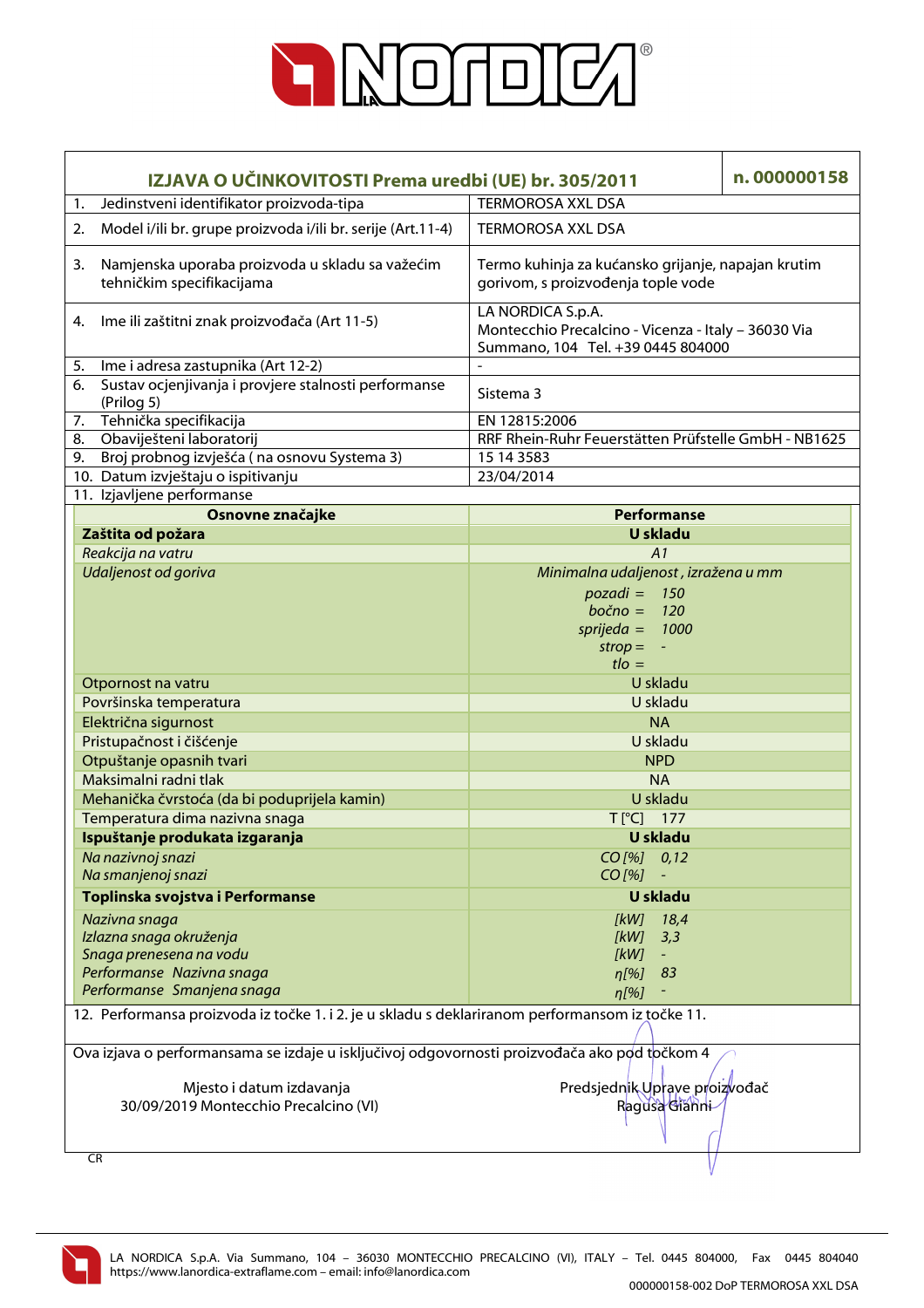

| ΔΗΛΩΣΗ ΑΠΟΔΟΣΗΣ Με βάση τον κανονισμό (ΕΕ) αρ. 305/2011                                                           | n.000000158                                                                                                                                                                       |  |
|-------------------------------------------------------------------------------------------------------------------|-----------------------------------------------------------------------------------------------------------------------------------------------------------------------------------|--|
| Μοναδικός κωδικός αναγνώρισης του προϊόντος-τύπου<br>1.                                                           | <b>TERMOROSA XXL DSA</b>                                                                                                                                                          |  |
| Μοντέλο ή/και αρ. παρτίδας ή/και αύξων αρ. (Άρθρο 11-<br>2.<br>4)                                                 | <b>TERMOROSA XXL DSA</b>                                                                                                                                                          |  |
| Προβλεπόμενες χρήσεις του προϊόντος σύμφωνα με τις<br>3.<br>εναρμονισμένες τεχνικές προδιαγραφές                  | Σστία μαγειρέματος οικιακής θέρμανσης τροφοδοτούμενη με<br>στέρεο καύσιμο, με την παραγωγή ζεστού νερού                                                                           |  |
| Καταχωρημένη επωνυμία ή εμπορικό σήμα του<br>4.<br>κατασκευαστή (Άρθρο 11)                                        | LA NORDICA S.p.A.<br>Montecchio Precalcino - Vicenza - Italy - 36030 Via<br>Summano, 104 Tel. +39 0445 804000                                                                     |  |
| Όνομα και διεύθυνση του εντολοδόχου (Άρθρο 12-2)<br>5.                                                            |                                                                                                                                                                                   |  |
| Σύστημα εκτίμησης και επαλήθευσης της σταθερότητας<br>6.<br>της επίδοσης (Συνημμένο 5)                            | Sistema 3                                                                                                                                                                         |  |
| Εναρμονισμένη τεχνική προδιαγραφή<br>7.                                                                           | EN 12815:2006                                                                                                                                                                     |  |
| Κοινοποιημένο εργαστήριο<br>8.                                                                                    | RRF Rhein-Ruhr Feuerstätten Prüfstelle GmbH - NB1625                                                                                                                              |  |
| Αριθμός αναφοράς της δοκιμής (με βάση το System 3)<br>9.                                                          | 15 14 3583                                                                                                                                                                        |  |
| 10. Ημερομηνία της έκθεσης δοκιμής                                                                                | 23/04/2014                                                                                                                                                                        |  |
| 11. Δηλωμένες επιδόσεις                                                                                           |                                                                                                                                                                                   |  |
| Βασικά χαρακτηριστικά                                                                                             | Επιδόσεις                                                                                                                                                                         |  |
| Αντιπυρική ασφάλεια                                                                                               | Σύμφωνη                                                                                                                                                                           |  |
| Αντίδραση στη φωτιά                                                                                               | A1                                                                                                                                                                                |  |
| Απόσταση από το καύσιμο υλικό                                                                                     | Ελάχιστη απόσταση, σε mm<br>$πίσω μέρος =$<br>150<br>120<br>$πλευρά =$<br>1000<br>μπροστινό μέρος =<br>$t\alpha\beta\dot{\alpha}v\iota=$<br>$\epsilon \delta \alpha \varphi$ ος = |  |
| Αντοχή στη φωτιά                                                                                                  | Σύμφωνη                                                                                                                                                                           |  |
| Επιφανειακή θερμοκρασία                                                                                           | Σύμφωνη                                                                                                                                                                           |  |
| Ηλεκτρική ασφάλεια                                                                                                | <b>NA</b>                                                                                                                                                                         |  |
| Πρόσβαση και καθαρισμός                                                                                           | Σύμφωνη                                                                                                                                                                           |  |
| Απελευθέρωση επικίνδυνων ουσιών                                                                                   | <b>NPD</b>                                                                                                                                                                        |  |
| Μέγιστη πίεση λειτουργίας                                                                                         | <b>NA</b>                                                                                                                                                                         |  |
| Μηχανική αντοχή (για να υποβαστάζει το τζάκι)                                                                     | Σύμφωνη                                                                                                                                                                           |  |
| Θερμοκρασία καπνών ονομαστική Ισχύς                                                                               | T [°C] 177                                                                                                                                                                        |  |
| Εκπομπές προϊόντων καύσης                                                                                         | Σύμφωνη                                                                                                                                                                           |  |
| σε ονομαστική ισχύ                                                                                                | $CO$ [%] $0,12$                                                                                                                                                                   |  |
| σε μειωμένη ισχύ                                                                                                  | CO [%]                                                                                                                                                                            |  |
| Θερμικές επιδόσεις και Απόδοση                                                                                    | Σύμφωνη                                                                                                                                                                           |  |
| Ονομαστική Ισχύς                                                                                                  | [kW]<br>18,4                                                                                                                                                                      |  |
| Ισχύς παραγωγής στο περιβάλλον                                                                                    | [kW]<br>3,3                                                                                                                                                                       |  |
| Ισχύς που προσδίδεται στο νερό                                                                                    | [kW]                                                                                                                                                                              |  |
| Απόδοση σε ονομαστική ισχύ                                                                                        | 83<br>$\eta$ [%]                                                                                                                                                                  |  |
| Απόδοση σε μειωμένη ισχύ                                                                                          | $\eta$ [%]                                                                                                                                                                        |  |
| 12. Η απόδοση του προϊόντος που αναφέρεται στα σημεία 1 και 2 είναι σύμφωνη με τη δηλωμένη απόδοση στο σημείο 11. |                                                                                                                                                                                   |  |
| Εκδίδεται η παρούσα δήλωση απόδοσης υπό την αποκλειστική ευθύνη του κατασκευαστή πρυ αναφέρεται στο σημείο 4.     |                                                                                                                                                                                   |  |
| Τόπος και ημερομηνία της έκδοσης<br>30/09/2019 Montecchio Precalcino (VI)                                         | Διευθύνων Σύμβουλος καταφκευαστής<br>Ragusa Gianni                                                                                                                                |  |
| EL.                                                                                                               |                                                                                                                                                                                   |  |



LA NORDICA S.p.A. Via Summano, 104 – 36030 MONTECCHIO PRECALCINO (VI), ITALY – Tel. 0445 804000, Fax 0445 804040 https://www.lanordica-extraflame.com – email: info@lanordica.com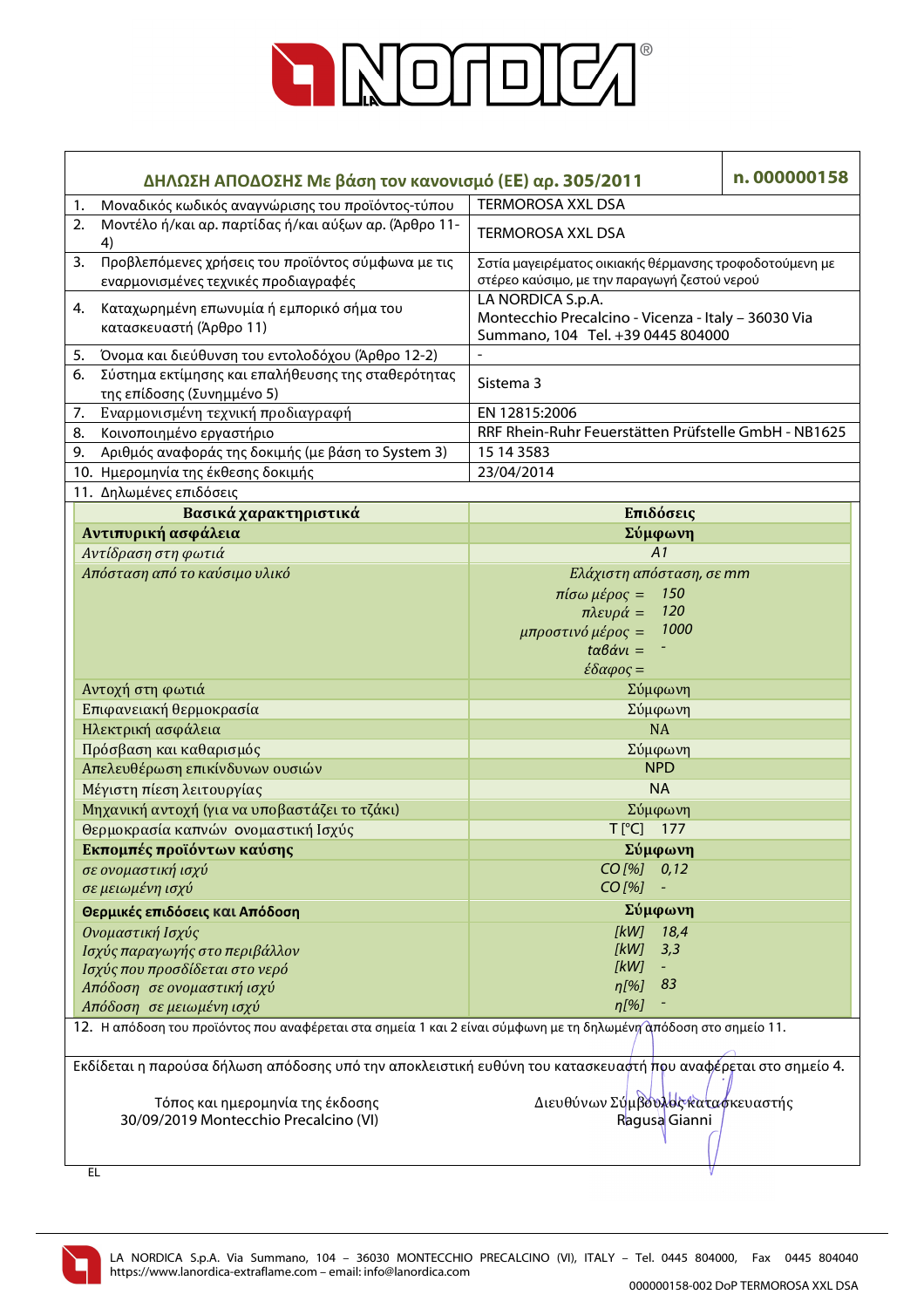

| <b>PRESTATIEVERKLARING Volgens Verordening (EU) nr. 305/2011</b>                                                            |                                                                                                             |                                                                                                               | n.000000158 |
|-----------------------------------------------------------------------------------------------------------------------------|-------------------------------------------------------------------------------------------------------------|---------------------------------------------------------------------------------------------------------------|-------------|
| 1.                                                                                                                          | Unieke identificatiecode van het producttype                                                                | <b>TERMOROSA XXL DSA</b>                                                                                      |             |
| 2.                                                                                                                          | Model en/of lotnr. en/of serienummer (Art.11-4)                                                             | <b>TERMOROSA XXL DSA</b>                                                                                      |             |
| 3.                                                                                                                          | Het beoogde gebruik van het product in                                                                      |                                                                                                               |             |
|                                                                                                                             | overeenstemming met de toepasselijke                                                                        | Kookplaat voor huishoudelijke verwarming gestookt<br>vaste brandstof, met warmwaterproductie                  |             |
|                                                                                                                             | geharmoniseerde technische specificatie                                                                     |                                                                                                               |             |
| 4.                                                                                                                          | Naam of handelsmerk van de fabrikant (Art 11-5)                                                             | LA NORDICA S.p.A.<br>Montecchio Precalcino - Vicenza - Italy - 36030 Via<br>Summano, 104 Tel. +39 0445 804000 |             |
| 5.                                                                                                                          | Naam en adres van de gemachtigde (Art. 12-2)                                                                |                                                                                                               |             |
| 6.                                                                                                                          | Systeem voor de beoordeling en verificatie van de<br>prestatiebestendigheid (Bijlage 5)                     | Sistema 3                                                                                                     |             |
| 7.                                                                                                                          | Geharmoniseerde technische specificatie                                                                     | EN 12815:2006                                                                                                 |             |
|                                                                                                                             | Erkend laboratorium<br>8.                                                                                   | RRF Rhein-Ruhr Feuerstätten Prüfstelle GmbH - NB1625                                                          |             |
| 9.                                                                                                                          | Nummer van het keuringsrapport (op grond van System<br>3)                                                   | 15 14 3583                                                                                                    |             |
|                                                                                                                             | 10. Datum van het keuringsrapport                                                                           | 23/04/2014                                                                                                    |             |
|                                                                                                                             | 11. Aangegeven prestaties                                                                                   |                                                                                                               |             |
|                                                                                                                             | Essentiële kenmerken                                                                                        | <b>Prestatie</b>                                                                                              |             |
|                                                                                                                             | <b>Brandveiligheid</b>                                                                                      | <b>Conform</b>                                                                                                |             |
|                                                                                                                             | <b>Brandprestatie</b>                                                                                       | A1                                                                                                            |             |
|                                                                                                                             | Afstand van brandbaar materiaal                                                                             | Minimumafstand, in mm                                                                                         |             |
|                                                                                                                             |                                                                                                             | $achterzijde =$<br>150                                                                                        |             |
|                                                                                                                             |                                                                                                             | $zijkant =$<br><b>120</b>                                                                                     |             |
|                                                                                                                             |                                                                                                             | $voorzijde =$<br>1000                                                                                         |             |
|                                                                                                                             |                                                                                                             | $plafond =$<br>$\sim$                                                                                         |             |
|                                                                                                                             |                                                                                                             | $onderzijde =$                                                                                                |             |
|                                                                                                                             | Weerstand tegen brand                                                                                       | Conform                                                                                                       |             |
|                                                                                                                             | Oppervlaktetemperatuur                                                                                      | Conform                                                                                                       |             |
|                                                                                                                             | Elektrische veiligheid                                                                                      | <b>NA</b>                                                                                                     |             |
|                                                                                                                             | Toegankelijkheid en reiniging                                                                               | Conform                                                                                                       |             |
|                                                                                                                             | Emissie van gevaarlijke stoffen                                                                             | <b>NPD</b>                                                                                                    |             |
|                                                                                                                             | Maximum bedrijfsdruk                                                                                        | <b>NA</b>                                                                                                     |             |
|                                                                                                                             | Mechanische sterkte (om de haard te ondersteunen)                                                           | Conform                                                                                                       |             |
|                                                                                                                             | Rookgastemperatuur nominaal vermogen                                                                        | $T[^{°}C]$ 177                                                                                                |             |
|                                                                                                                             | Uitstoot verbrandingsproducten                                                                              | Conform                                                                                                       |             |
|                                                                                                                             | op nominaal vermogen                                                                                        | CO[%] 0,12                                                                                                    |             |
|                                                                                                                             | op beperkt vermogen                                                                                         | $CO$ [%]                                                                                                      |             |
|                                                                                                                             | <b>Thermische prestaties en Rendement</b>                                                                   | <b>Conforme</b>                                                                                               |             |
|                                                                                                                             | Nominaal vermogen                                                                                           | [kW]<br>18,4                                                                                                  |             |
|                                                                                                                             | Vermogen afgegeven aan het milieu                                                                           | [kW]<br>3,3                                                                                                   |             |
|                                                                                                                             | Vermogen afgegeven aan het water                                                                            | [kW]                                                                                                          |             |
|                                                                                                                             | Rendement op nominaal vermogen<br>Rendement op beperkt vermogen                                             | $\eta$ [%]<br>83                                                                                              |             |
|                                                                                                                             |                                                                                                             | $\eta$ [%]                                                                                                    |             |
| 12. De prestaties van het in de punten 1 en 2 bedoelde product zijn conform met de in het punt 11 aangegeven<br>prestaties. |                                                                                                             |                                                                                                               |             |
|                                                                                                                             | Deze prestatieverklaring wordt verstrekt onder de exclusieve verantwoordelijkheid van de in punt 4 vermelde |                                                                                                               |             |
|                                                                                                                             | fabrikant.                                                                                                  |                                                                                                               |             |
|                                                                                                                             |                                                                                                             |                                                                                                               |             |
| Plaats en datum van afgifte<br>30/09/2019 Montecchio Precalcino (VI)                                                        |                                                                                                             | Beheerder delegeren fabrikant<br>Ragusa Gianni                                                                |             |
|                                                                                                                             |                                                                                                             |                                                                                                               |             |
|                                                                                                                             |                                                                                                             |                                                                                                               |             |

NL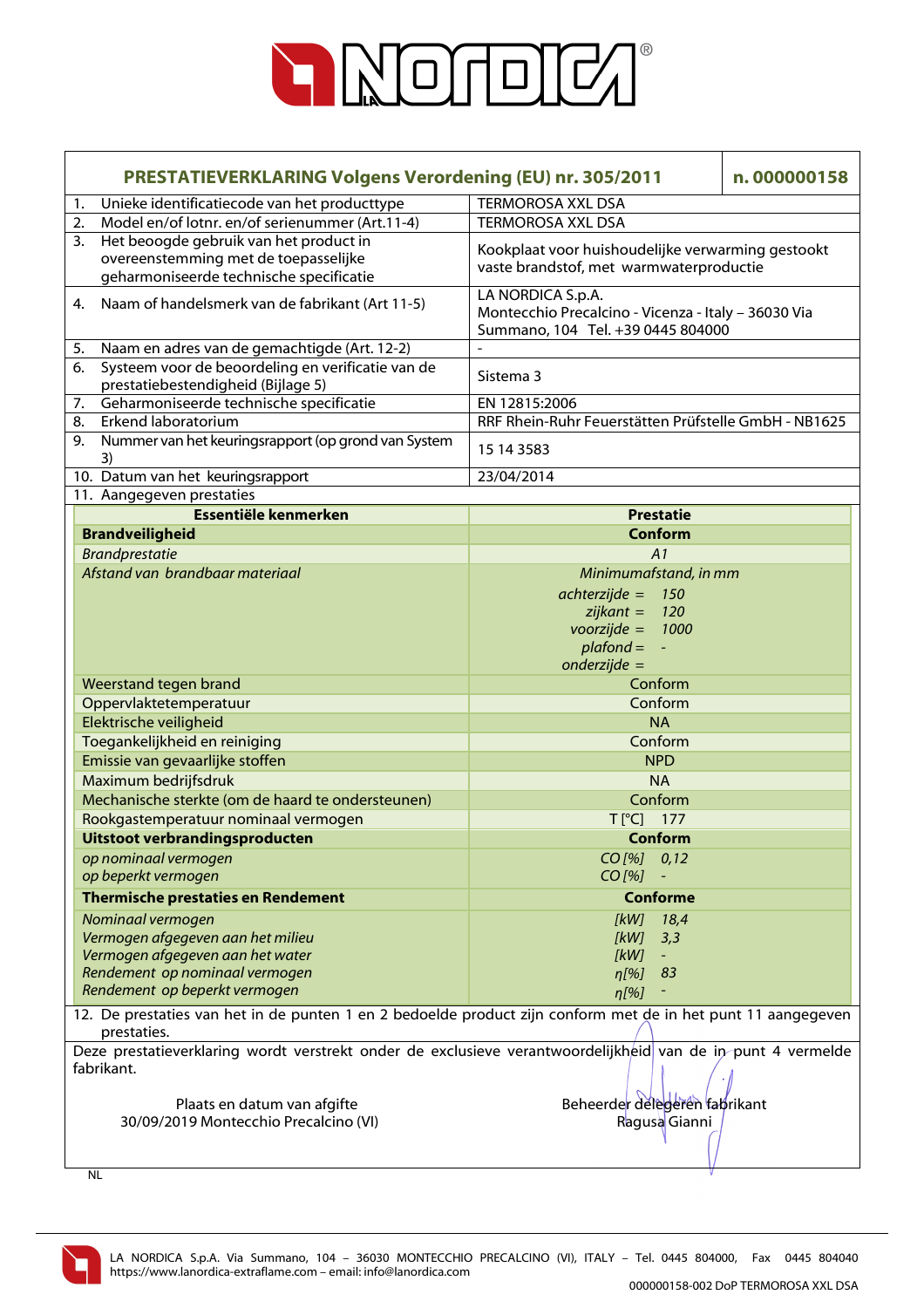

| DEKLARACJA WŁAŚCIWOŚCI UŻYTKOWYCH Na podstawie rozporządzenia<br>(UE) nr 305/2011                                  | n.000000158                                                                                                   |  |  |  |
|--------------------------------------------------------------------------------------------------------------------|---------------------------------------------------------------------------------------------------------------|--|--|--|
| Unikalny identyfikator typu wyrobu<br>1.                                                                           | <b>TERMOROSA XXL DSA</b>                                                                                      |  |  |  |
| Model i/lub nr partia i/lub nr serii (Art.11-4)<br>2.                                                              | <b>TERMOROSA XXL DSA</b>                                                                                      |  |  |  |
| Zamierzone zastosowania produktu zgodnie z mającą<br>3.<br>zastosowanie zharmonizowaną specyfikacją<br>techniczną  | Termokuchnia do ogrzewania gospodarstw domowych<br>zasilane paliwem stałym, z wytwarzania ciepłej wody        |  |  |  |
| Nazwa lub znak towarowy producenta (Art 11-5)<br>4.                                                                | LA NORDICA S.p.A.<br>Montecchio Precalcino - Vicenza - Italy - 36030 Via<br>Summano, 104 Tel. +39 0445 804000 |  |  |  |
| Nazwa i adres przedstawiciela (Art 12-2)<br>5.                                                                     |                                                                                                               |  |  |  |
| 6.<br>System oceny i weryfikacji stałości właściwości<br>użytkowych (Załącznik 5)                                  | Sistema 3                                                                                                     |  |  |  |
| Zharmonizowana specyfikacja techniczna<br>7.                                                                       | EN 12815:2006                                                                                                 |  |  |  |
| Notyfikowane laboratorium<br>8.                                                                                    | RRF Rhein-Ruhr Feuerstätten Prüfstelle GmbH - NB1625                                                          |  |  |  |
| Numer raportu z badań testowych (na podstawie Systemu<br>9.<br>3)                                                  | 15 14 3583                                                                                                    |  |  |  |
| 10. Data raportu z badań testowych                                                                                 | 23/04/2014                                                                                                    |  |  |  |
| 11. Deklarowane osiągi                                                                                             |                                                                                                               |  |  |  |
| Podstawowe właściwości                                                                                             | Osiągi                                                                                                        |  |  |  |
| Zabezpieczenie przeciwpożarowe                                                                                     | <b>Zgodny</b>                                                                                                 |  |  |  |
| Reakcja na ogień                                                                                                   | A1                                                                                                            |  |  |  |
| Odległość od mat. zł.                                                                                              | Odległość minimalna, w mm                                                                                     |  |  |  |
|                                                                                                                    | $tyf =$<br>150<br>$b$ ok =<br>120                                                                             |  |  |  |
|                                                                                                                    | $przód = 1000$                                                                                                |  |  |  |
|                                                                                                                    | $s$ ufit $=$<br>$\omega$                                                                                      |  |  |  |
|                                                                                                                    | $podłoże =$                                                                                                   |  |  |  |
| Odporność na ogień                                                                                                 | Zgodny                                                                                                        |  |  |  |
| Temperatura na powierzchni                                                                                         | Zgodny                                                                                                        |  |  |  |
| Bezpieczeństwo elektryczne                                                                                         | <b>NA</b>                                                                                                     |  |  |  |
| Dostępność i czyszczenie                                                                                           | Zgodny                                                                                                        |  |  |  |
| Wydzielanie niebezpiecznych substancji                                                                             | <b>NPD</b>                                                                                                    |  |  |  |
| Maksymalne ciśnienie pracy                                                                                         | <b>NA</b>                                                                                                     |  |  |  |
| Wytrzymałość mechaniczna (wspieranie komina)                                                                       | Zgodny                                                                                                        |  |  |  |
| Temperatura spalin moc znamionowa                                                                                  | $T[^{\circ}C]$ 177                                                                                            |  |  |  |
| Emisja produktów spalania                                                                                          | Zgodny                                                                                                        |  |  |  |
| przy mocy znamionowej<br>przy mocy zmniejszonej                                                                    | $CO$ [%] $0,12$<br>$CO$ [%]                                                                                   |  |  |  |
| Wydajność cieplna i Sprawność                                                                                      | Zgodny                                                                                                        |  |  |  |
| Moc znamionowa                                                                                                     | <b>IkWI</b><br>18,4                                                                                           |  |  |  |
| Moc przekazywana do otoczenia                                                                                      | [kW]<br>3,3                                                                                                   |  |  |  |
| Moc przekazywana do wody                                                                                           | [kW]                                                                                                          |  |  |  |
| Sprawność przy mocy znamionowej                                                                                    | n[%]<br>83                                                                                                    |  |  |  |
| Sprawność przy mocy zmniejszonej                                                                                   | $\eta$ [%]                                                                                                    |  |  |  |
| 12. Wydajność produktu, o którym mowa w pkt. 1 i 2 jest zgodna z deklarowanymi właściwościami użytkowymi w pkt 11. |                                                                                                               |  |  |  |
|                                                                                                                    |                                                                                                               |  |  |  |
| Niniejszą deklarację właściwości użytkowych wystawia się na wyłączną odpowiedzialność producenta, o którym         |                                                                                                               |  |  |  |
| mowa w pkt 4.                                                                                                      |                                                                                                               |  |  |  |
|                                                                                                                    |                                                                                                               |  |  |  |
| Miejsce i data wydania                                                                                             | Administrator delegować producent                                                                             |  |  |  |
| 30/09/2019 Montecchio Precalcino (VI)                                                                              | Ragusa Gianni                                                                                                 |  |  |  |
|                                                                                                                    |                                                                                                               |  |  |  |

V